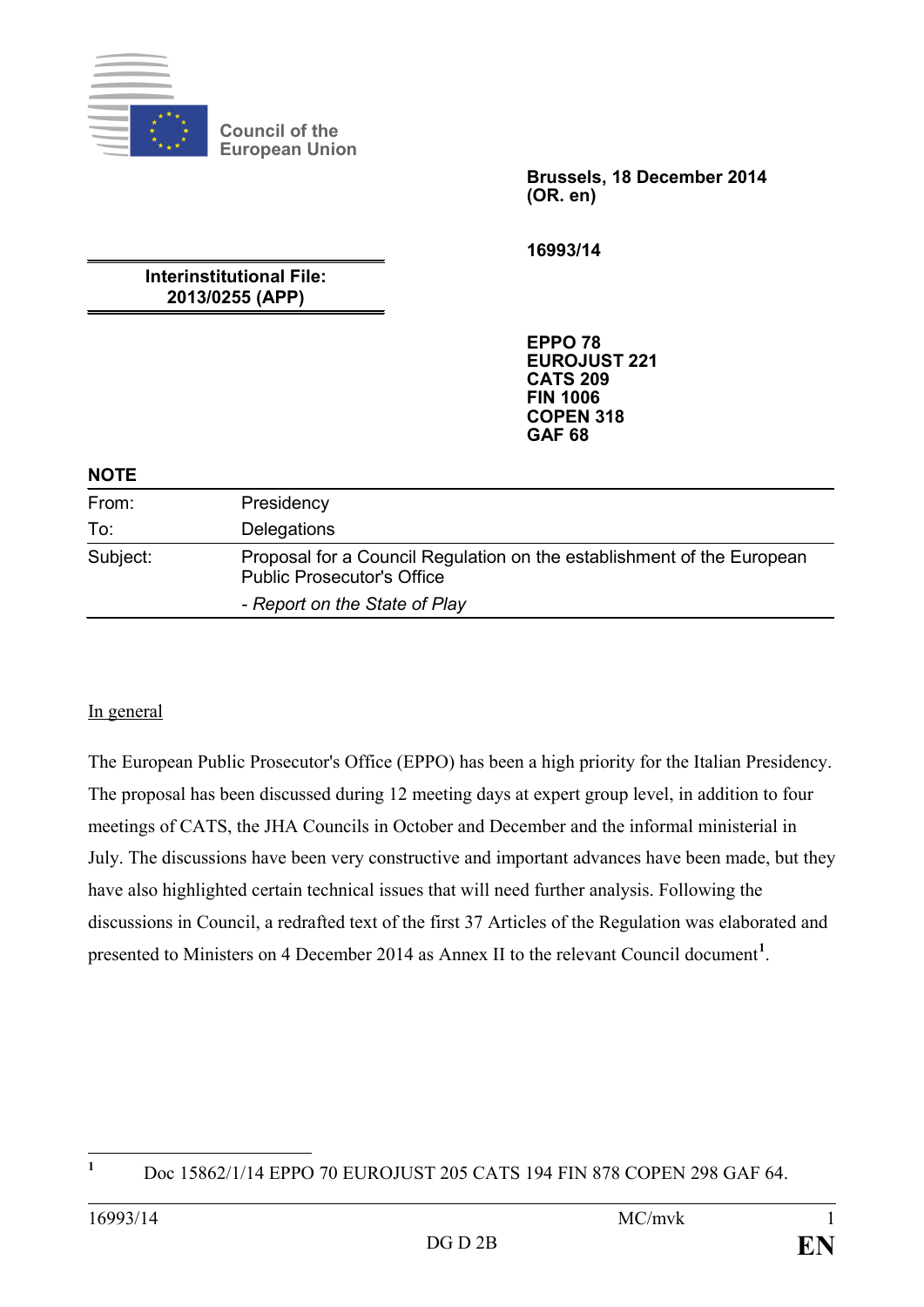#### The JHA Council of 4-5 December 2014

The Ministers' discussion at the December Council were based on the assumption is that the EPPO will be organised in such way, that the European Prosecutors will, as a rule, supervise the work of the European Delegated Prosecutors in their Member States of origin. As the Presidency considered that this approach could raise questions as regards the independence of the decision-making of the Office, it suggested, as a balancing measure, that the independence of the European Chief Prosecutor and the European Prosecutors should be reinforced through more transparent and "European" appointment procedures. A majority of Ministers thereby agreed that the independence of the European Prosecutors needs to be strengthened in order to balance this mechanism of supervision within the Office, including through a more transparent and objective procedure of nomination and appointment of the Members of the College.

#### State of Play

The redrafted text of the first 37 Articles of the Regulation in Annex constitutes the Report on the State of Play of the Presidency. In order to take the outcome of the Council into account, the Presidency has introduced new draft texts of Articles 13 and 14 in the document, whereas the rest of the text is identical to the text of the abovementioned Annex II to Council document 15692/1/14.

**\_\_\_\_\_\_\_\_\_\_\_\_\_\_\_\_\_\_**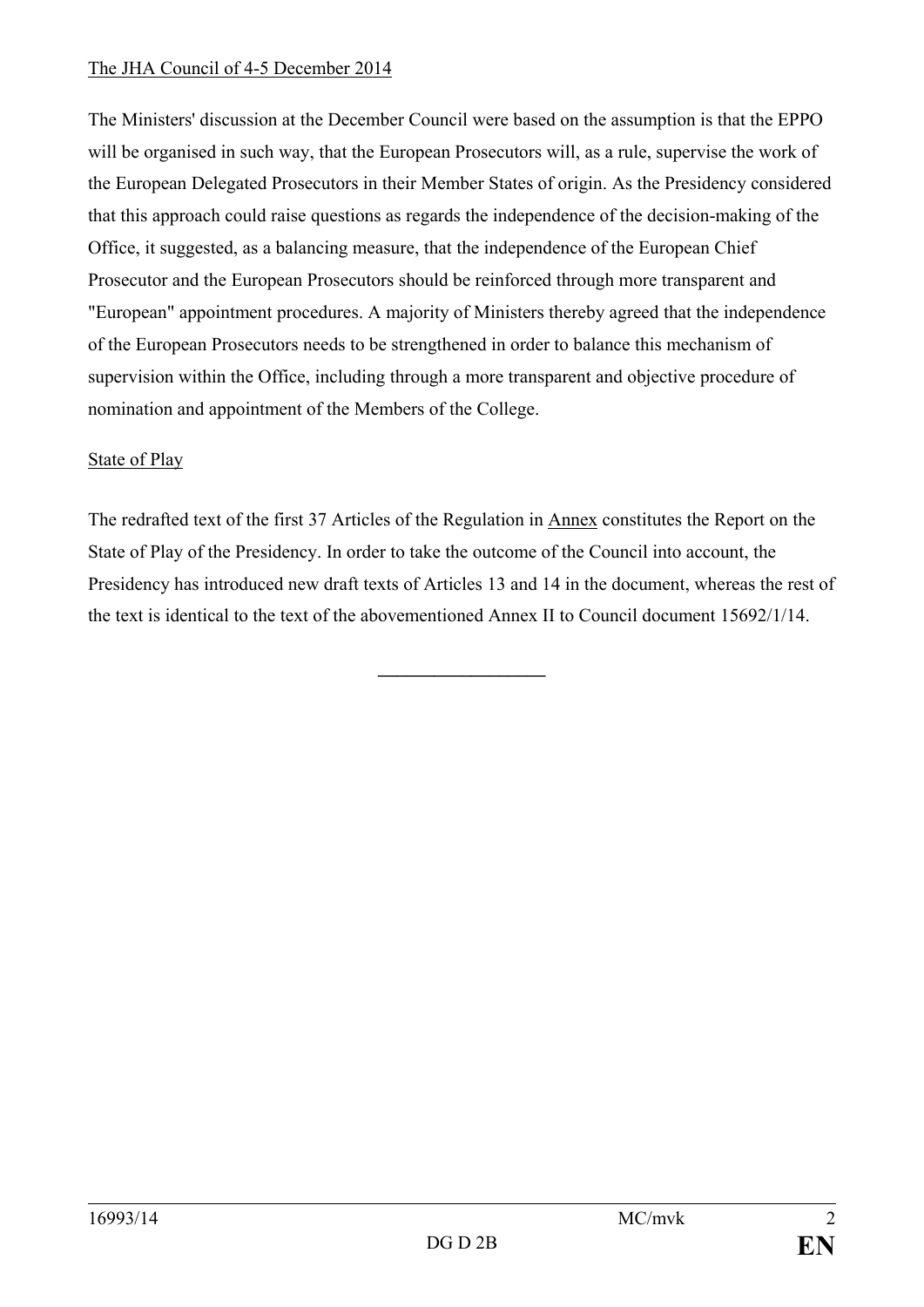#### Draft

#### **COUNCIL REGULATION**

#### **on the establishment of the European Public Prosecutor's Office**

**\_\_\_\_\_\_\_\_\_\_\_\_\_\_\_\_\_\_\_**

### **CHAPTER I SUBJECT MATTER AND DEFINITIONS**

#### *Article 1* **Subject matter**

This Regulation establishes the European Public Prosecutor's Office and sets out rules concerning its functioning.

#### *Article 2* **Definitions**[2](#page-2-0)

For the purposes of this Regulation, the following definitions apply:

- a) 'person' means any natural or legal person;
- b) 'criminal offences affecting the financial interests of the Union' means the offences provided for by Directive 2014/xx/EU, as implemented by national law;

<span id="page-2-0"></span>**<sup>2</sup>** The definitions will need to be adapted to be consistent with the definitions that will finally be included in the PIF-Directive. The provision in b) will be reformulated in order to be consistent with the final wording of Article 17. The issue of uniformity with EU law needs to be examined further.  $\overline{2}$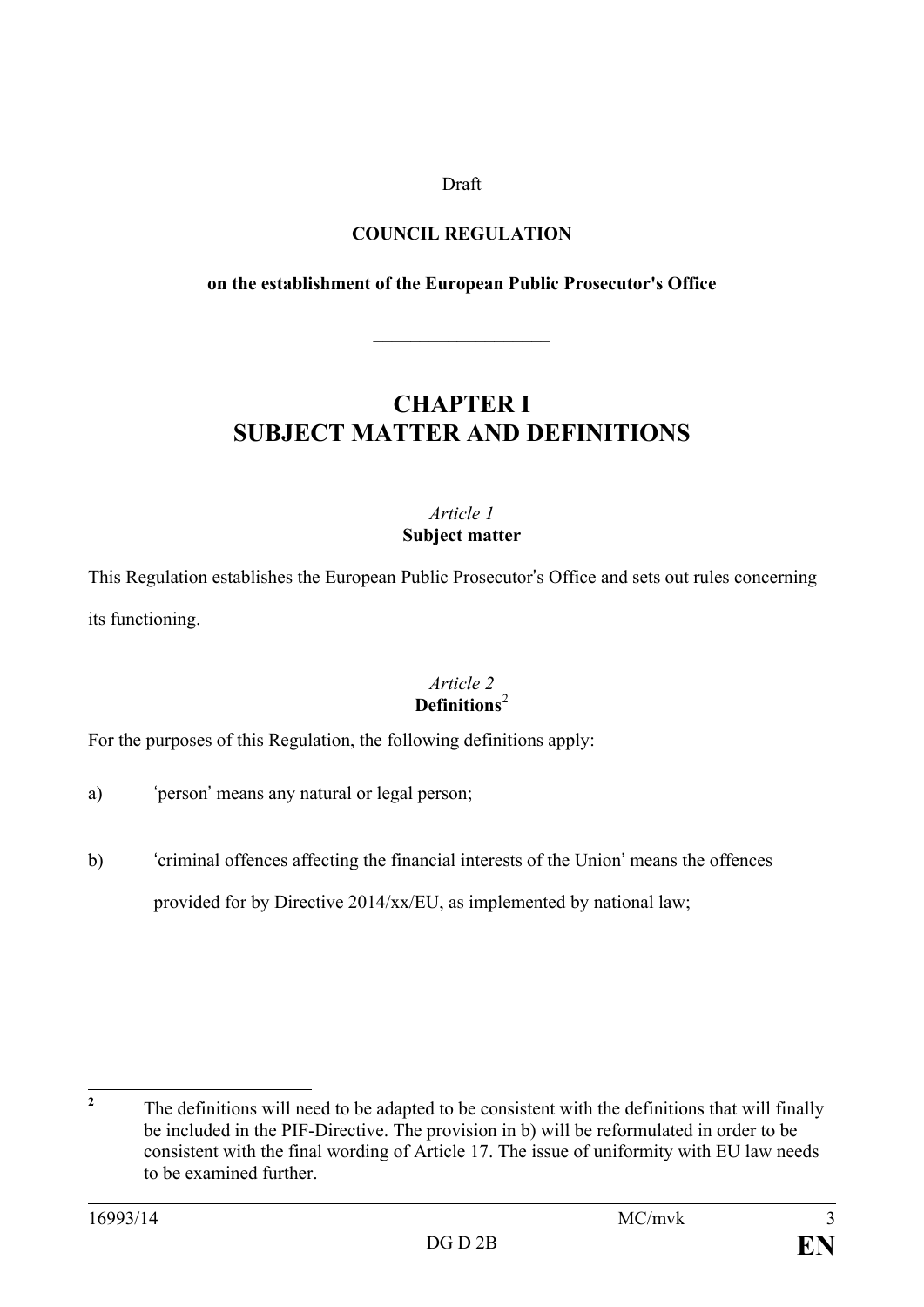- c) 'financial interests of the Union' means all revenues, expenditures and assets covered by, acquired through, or due to the Union budget and the budgets of institutions, bodies, offices and agencies established under the Treaties and budgets managed and monitored by them;
- d) 'administrative personal data' means all personal data processed by the European Public Prosecutor's Office except for operational personal data;
- e) 'operational personal data' means all [case-related] personal data processed by the European Public Prosecutor's Office to meet the purposes laid down in Article [37].

### **CHAPTER II**

# **Establishment, tasks and basic principles of the European Public Prosecutor**'**s Office**

#### *Article 3*

#### **Establishment**

- 1. The European Public Prosecutor's Office is established as a body of the Union.
- 2. The European Public Prosecutor's Office shall have legal personality.
- 3. The European Public Prosecutor's Office shall cooperate with Eurojust and rely on its support in accordance with Article [57].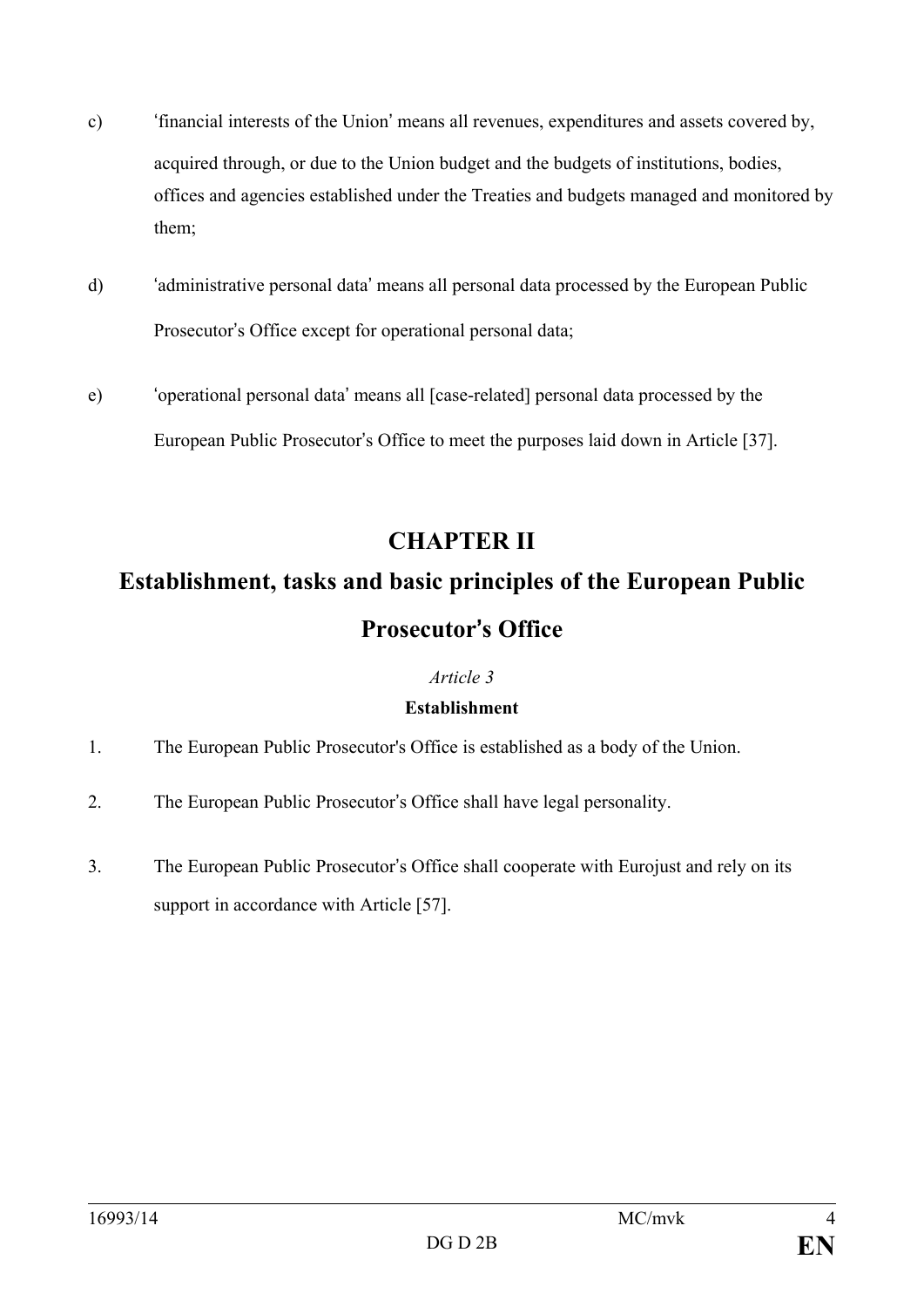### *Article 4* **Tasks**

- 1. The task of the European Public Prosecutor's Office shall be to combat**[3](#page-4-0)** criminal offences affecting the financial interests of the Union.
- 2. The European Public Prosecutor's Office shall be responsible for investigating, prosecuting and bringing to judgment the perpetrators of, and accomplices in the criminal offences referred to in paragraph 1. In that respect the European Public Prosecutor's Office shall undertake investigations, and carry out acts of prosecution and exercise the functions of prosecutor in the competent courts of the Member States in respect of the offences referred to in paragraph 1, until the case has been finally disposed of**[4](#page-4-1)** .

#### *Article 5*

#### **Basic principles of the activities**

- 1. The European Public Prosecutor's Office shall ensure that its activities respect the rights enshrined in the Charter of Fundamental Rights of the European Union.
- 2. The European Public Prosecutor's Office shall be bound by the principles of rule of law and proportionality in all its activities, and guided by the principle of legality.

<span id="page-4-1"></span><span id="page-4-0"></span><sup>&</sup>lt;sup>3</sup> A few Member State would replace this term, for example with "prosecute".  $\overline{\mathbf{3}}$ 

Some delegations has suggested that this provision should be modified in order to clarify what functions the Office will have after the Court proceedings, in particular as regards the execution of a judgment. A recital highlighting the necessity for each Member State to foresee the function of a prosecutor with the tasks described in this Regulation shall be elaborated.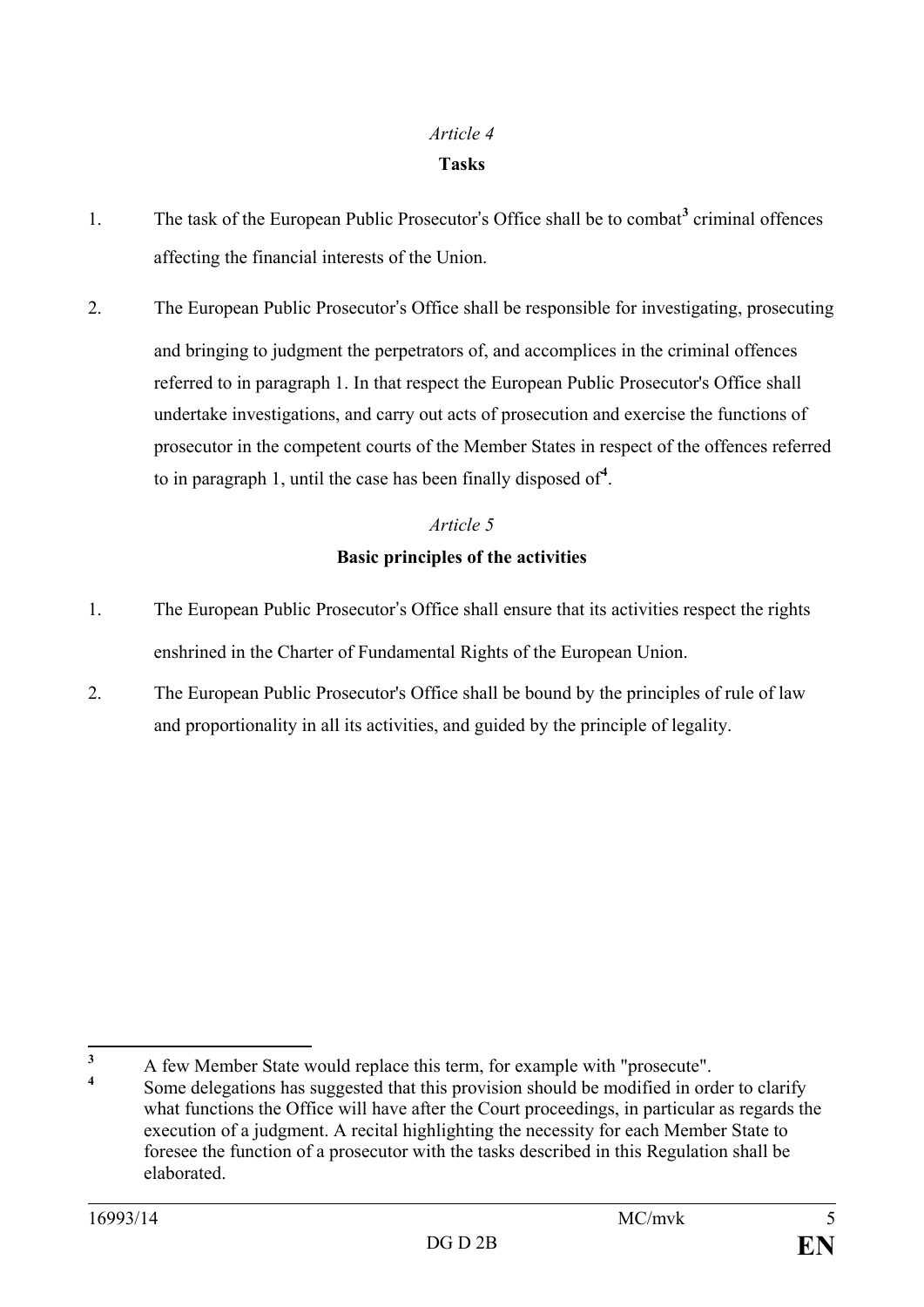- 3. The investigations and prosecutions on behalf of the European Public Prosecutor's Office shall be governed by this Regulation. National law shall apply to the extent that a matter is not regulated by this Regulation. Unless otherwise specified in this Regulation, the applicable national law shall be the law of the Member State whose European Delegated Prosecutor is responsible for the investigations and prosecutions in accordance with Article 12(1). Where a matter is governed by national law and this Regulation, the latter shall prevail.
- 4. The European Public Prosecutor's Office shall have competence to investigate, prosecute and bring to judgment the perpetrators of, and accomplices in the criminal offences against the Union´s financial interests as determined in Articles 17 and 18 and exercise this competence in accordance with Article 19 in this Regulation.
- 5. The European Public Prosecutor's Office shall conduct its investigations in an impartial manner and seek all relevant evidence<sup>[5](#page-5-0)</sup>, whether inculpatory or exculpatory.
- 6. The European Public Prosecutor's Office shall open and conduct investigations without undue delay.
- 7. The competent national authorities shall actively assist and support the investigations and prosecutions of the European Public Prosecutor's Office at its request and shall refrain from any action, policy or procedure which may hamper or unduly delay their progress.

<span id="page-5-0"></span>**<sup>5</sup>** Some delegations wish that this and other provisions would clarify the role of investigative judges in cases handled by the EPPO.  $\overline{\mathbf{5}}$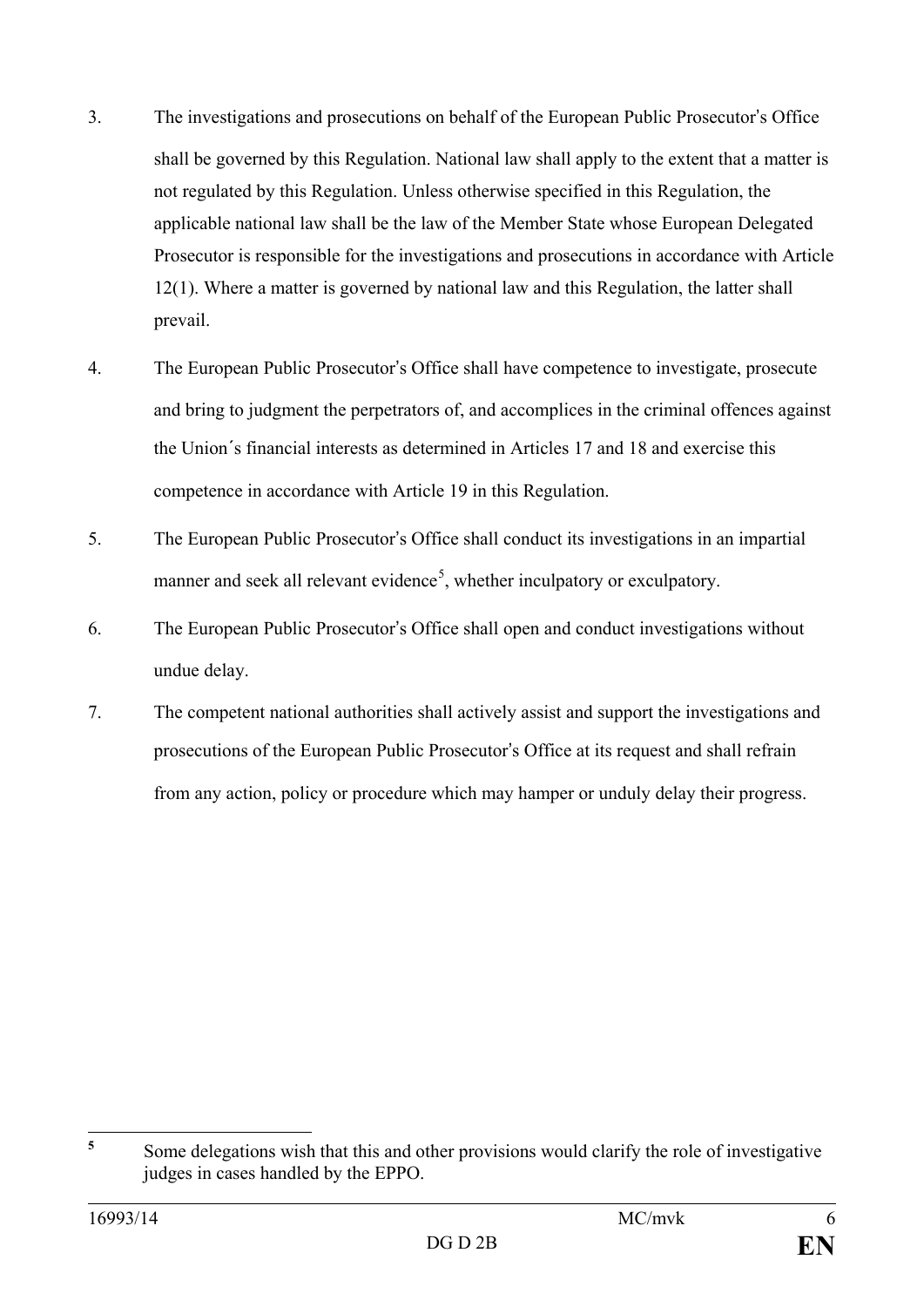#### **Independence and accountability**

- 1. The European Public Prosecutor's Office and all its staff shall be independent. The European Chief Prosecutor, the Deputy European Chief Prosecutors, the European Prosecutors, the European Delegated Prosecutors as well as the staff of the European Public Prosecutor´s Office shall act in the interest of the Union as a whole, as defined by law, and neither seek nor take instructions from any person external to the office, any Member State or any institution, body, office or agency of the Union in the performance of their duties under this Regulation. The Member States and the Union institutions, bodies, offices or agencies shall respect the independence of the European Public Prosecutor's Office and shall not seek to influence it in the exercise of its tasks.
- 2. The European Public Prosecutor's Office shall be accountable to the European Parliament, the Council and the European Commission for its general activities, and shall issue annual reports in accordance with Article 6a.

#### *Article 6a[6](#page-6-0)*

#### **Reporting**

- 1. Every year the European Public Prosecutor's Office shall draw up and issue an Annual Report in the official languages of the Union institutions on its general activities. It shall transmit the report to the European Parliament and to national parliaments, as well as to the Council and the Commission.
- 2. The European Chief Prosecutor shall appear once a year before the European Parliament and the Council to give account of the general activities of the European Public Prosecutor's Office, without prejudice to the Office's obligation of discretion and confidentiality as regards individual cases and personal data.

<span id="page-6-0"></span>**<sup>6</sup>** A few delegations are of the opinion that paragraphs 2 and 3 of this provision need clarification. In particular, a few delegations have requested that the notion of ''general activities" should be clarified  $\boldsymbol{6}$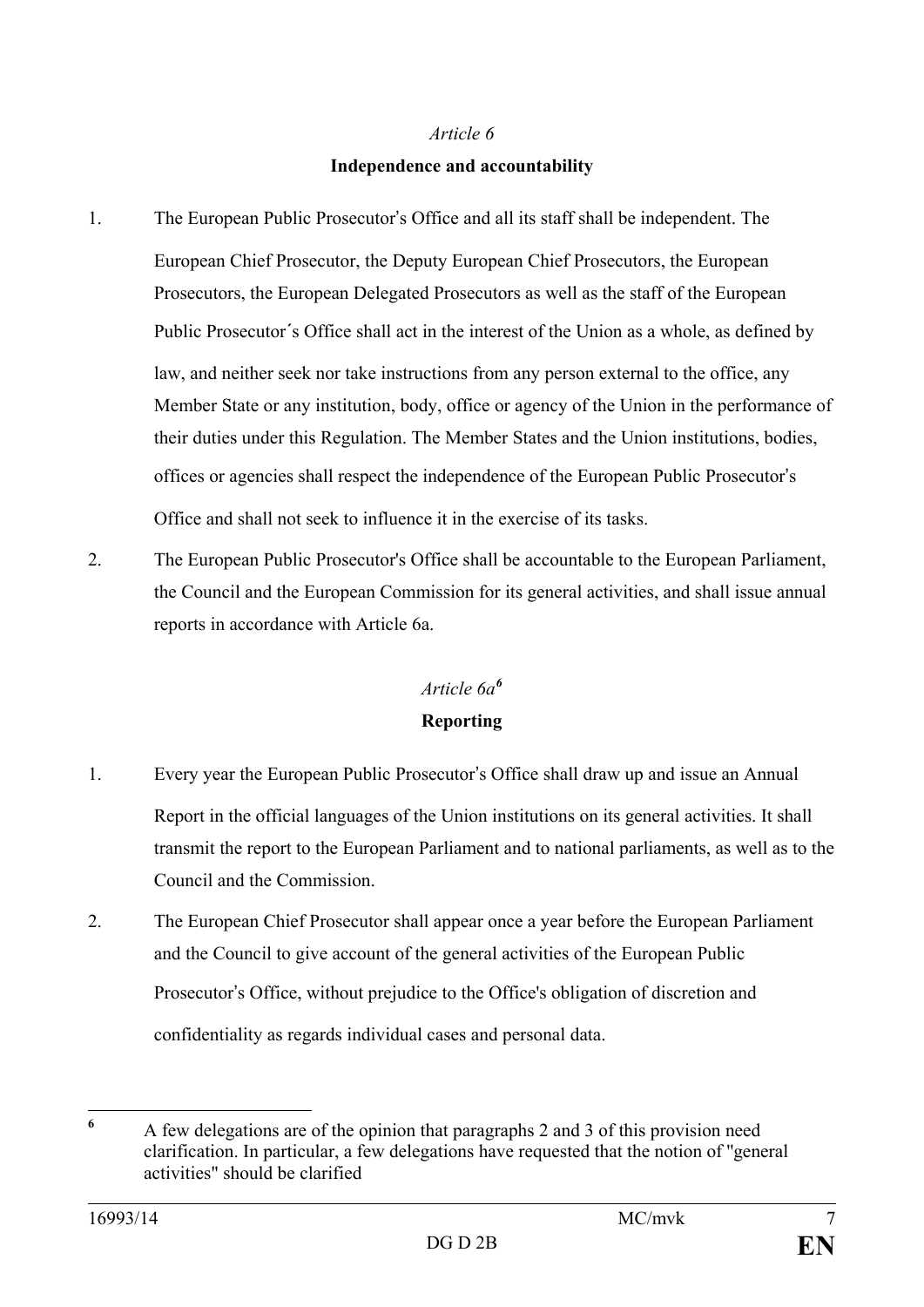3. National Parliaments may invite the European Chief Prosecutor to participate in an exchange of views in relation to the general activities of the European Public Prosecutor's Office.

### **CHAPTER III**

## **STATUS, STRUCTURE AND ORGANISATION OF EPPO**

#### **SECTION 1**

#### **STATUS AND STRUCTURE OF THE EUROPEAN PUBLIC PROSECUTOR**'**S OFFICE**

#### *Article 7*

#### **Structure of the European Public Prosecutor's Office**

- 1. The European Public Prosecutor's Office shall be a Union body operating as one single Office with a decentralised structure.
- 2. The European Public Prosecutor's Office shall be organised at a central level and at a decentralised level.
- 3. The central level shall consist of a Central Office at the seat. The Central Office shall consist of a College, its Permanent Chambers, a European Chief Prosecutor, [his/her deputies] and the Members of the College.
- 4. The decentralised level shall consist of European Delegated Prosecutors located in the Member States.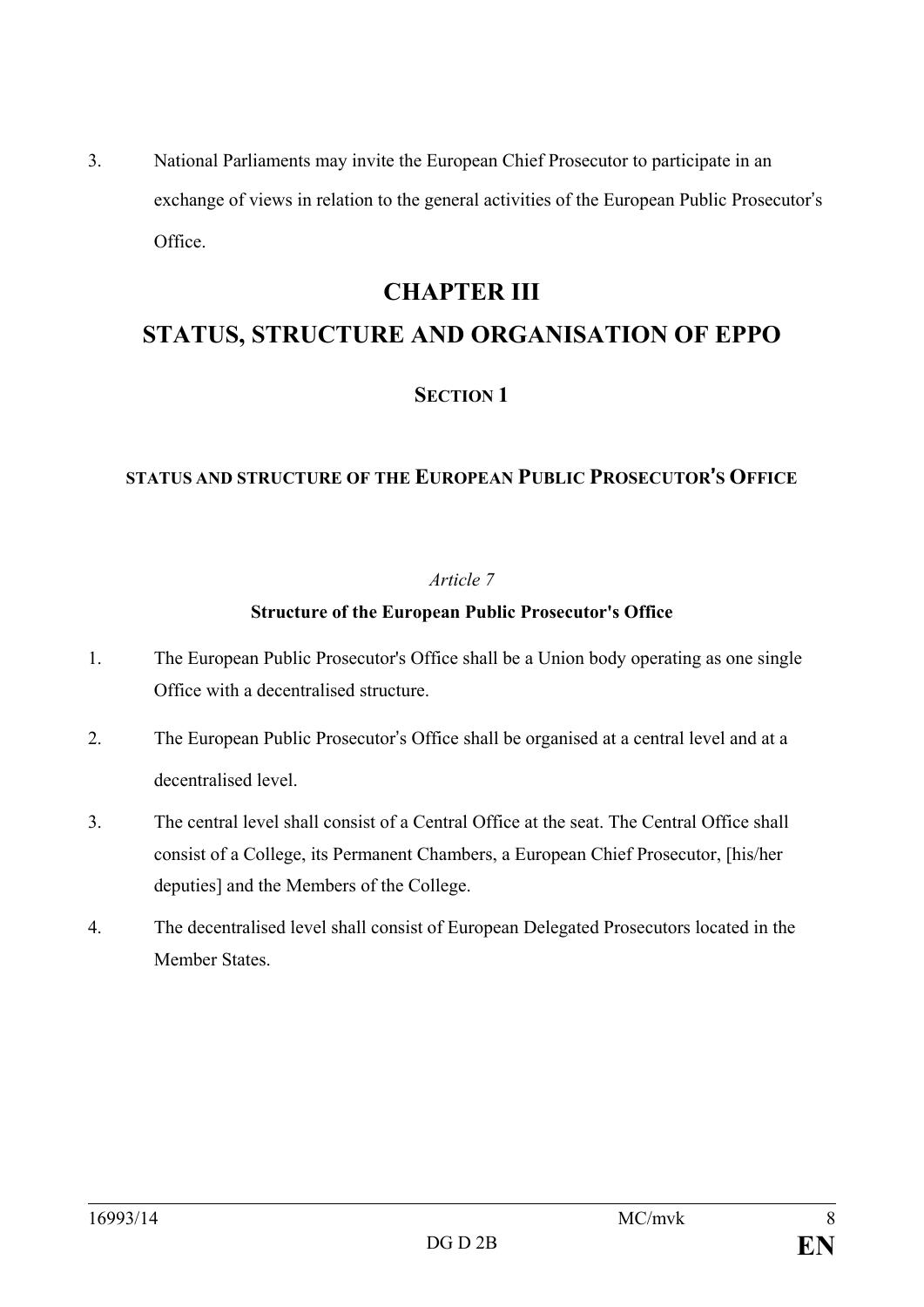#### **The College**

- 1. The College of the European Public Prosecutor's Office shall consist of the European Chief Prosecutor [and his/her Deputies] and one Member per Member State, who shall be referred to as European Prosecutors. The European Chief Prosecutor shall chair the meetings of the College and have responsibility for their preparation.
- 2. The College shall meet regularly, in accordance with the internal Rules of Procedure. It shall be responsible for monitoring<sup>[7](#page-8-0)</sup> the activities of the Office and for taking decisions on strategic matters and issues of general application arising from individual cases, in particular in view of ensuring coherence and consistency in the prosecution policy of the Office throughout the Union, as well on other matters as specified in this Regulation. The College shall not be responsible for taking operational decisions in individual cases.
- 3. On a proposal by the European Chief Prosecutor and in accordance with the internal Rules of Procedure, the College shall set up Permanent Chambers to direct and monitor the casework of the European Public Prosecutor's Office<sup>[8](#page-8-1)</sup>.

- ✓"Monitoring" refers to a general oversight of the activities of the Office, in which instructions are in principle only given on issues which will have a horizontal importance for the Office;
- ✓"Directing and monitoring" refers both to the general oversight just described and to certain clear powers to direct individual investigations and prosecutions when such directions appear to be necessary.
- ✓"Supervision" refers to a closer and rather continuous oversight of investigations and prosecutions, including full powers to at any time intervene and give instruction on
- <span id="page-8-1"></span>investigations and prosecution matters.<br>**8** A number of delegations have requested that detailed criteria for the composition and set up of the Chambers shall be set out in the Regulation. Some have argued in favour of specialised chambers, whereas others appear to advocate a system where there is always one Chamber on duty. It has also been suggested that the European Prosecutors could be distributed between different Permanent Chambers with account taken to the size of the Member States and the expected number of cases

<span id="page-8-0"></span>**<sup>7</sup>** In this document, the terms "monitoring", "directing and monitoring" and "supervision" are used to describe different control activities. These terms will need more detailed definitions in the text and recitals. In general terms, the preliminary understanding of the [Hellenic] Presidency is that  $\overline{7}$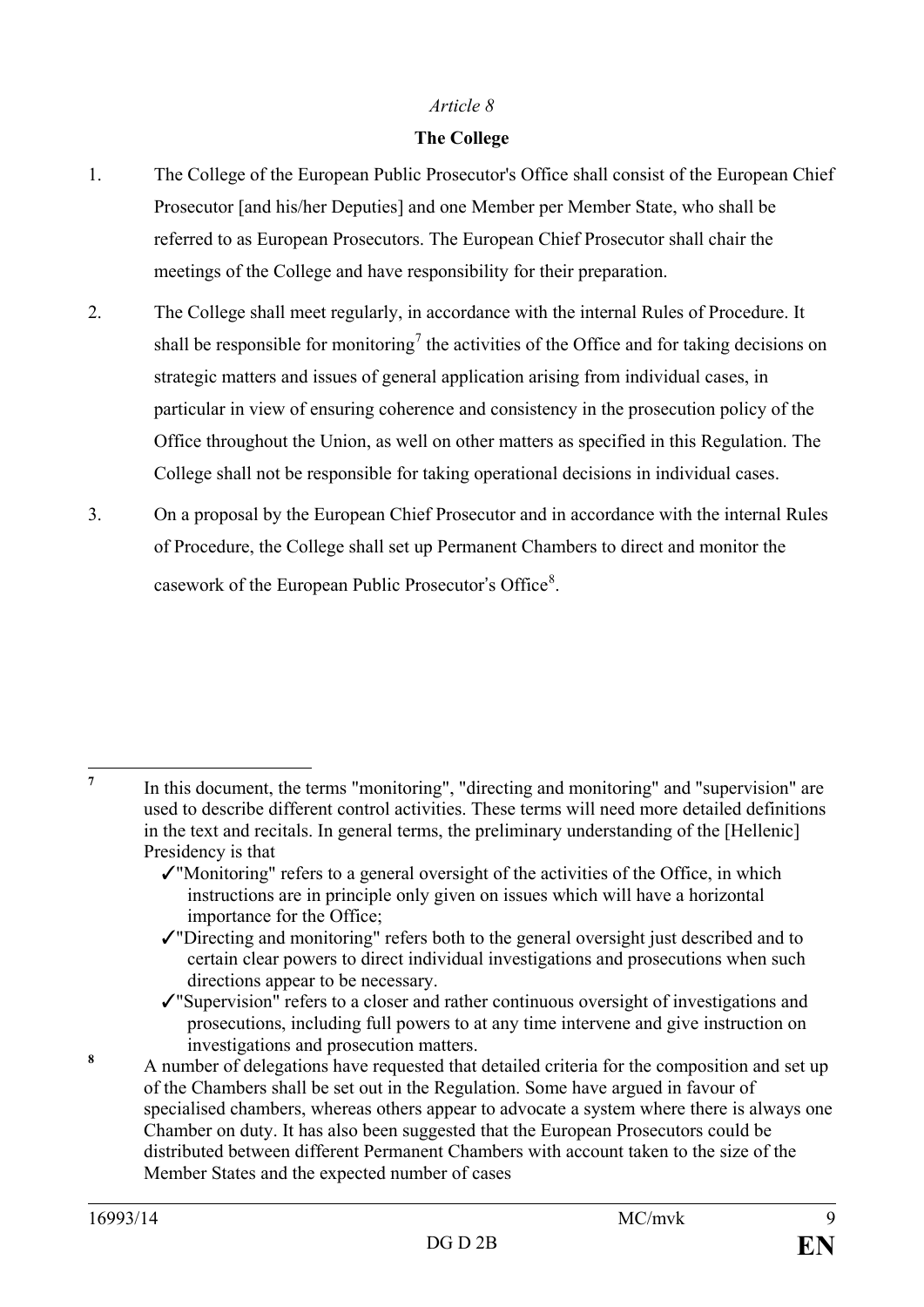- 4. The College shall adopt internal Rules of Procedure of the European Public Prosecutor's Office in accordance with Article 16, as well as the organigram and the establishment plan of the Central Office<sup>[9](#page-9-0)</sup>.
- 5. Unless stated otherwise in this Regulation, the College shall take decisions by simple majority. The College shall vote at the request of any of its Members. Each Member of the College shall have one vote. The European Chief Prosecutor shall have a casting vote in the event of a tie vote on any matter to be decided by the College<sup>[10](#page-9-1)</sup>.

#### **The Permanent Chambers**

- 1. The European Chief Prosecutor, the Deputies and all the other European Prosecutors shall be part of [at least one] Permanent Chamber. Each Permanent Chamber shall be chaired by the European Chief Prosecutor or one of the Deputies, and have […] additional permanent Members.
- 2. The Permanent Chambers shall direct and monitor the investigations and prosecutions conducted in the Member States**[11](#page-9-2)**. They shall also ensure the coordination of investigations and prosecutions in cross-border cases and the implementation of decisions taken by the College on strategic or prosecution policy matters in accordance with Article 8(2).

<span id="page-9-0"></span>**<sup>9</sup>** Whether the Internal Rules of Procedure will be adopted by the Council or the College will depend on the content of these rules. On the basis of the current state of negotiations, it is the assessment of the Presidency that the content of the Regulation will be such, that the internal Rules of Procedure can be adopted by the College. Some Member States have suggested that explanations of the terms organigram and establishment plan are needed.  $\overline{9}$ 

<span id="page-9-1"></span><sup>&</sup>lt;sup>10</sup> The casting vote of the Chief Prosecutor as well as other voting arrangements foreseen have been criticized by some.

<span id="page-9-2"></span><sup>&</sup>lt;sup>11</sup> The Commission, with the support of some Member States, advocates that the Permanent Chambers should be in charge of supervision in order to create a European system of supervision. The Commission also advocates a solution where one of the Members of a Permanent Chamber - regardless of his or her nationality - will be selected to be Rapporteur of the case in order to ensure the neutrality of the Rapporteur.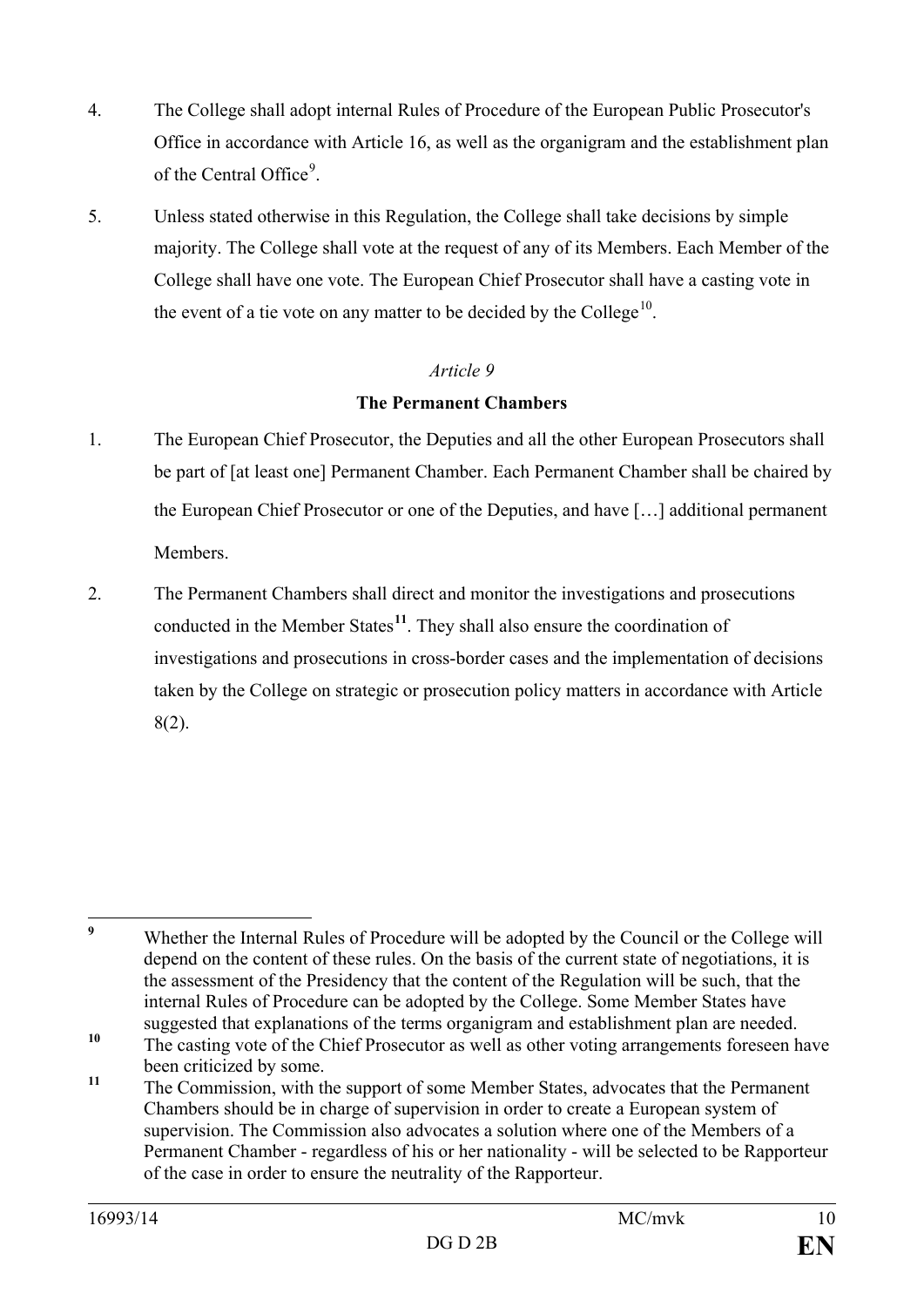- 3. The Permanent Chambers shall take the following decisions in accordance with the conditions and procedures set out by this Regulation**[12](#page-10-0)**:
	- a) to initiate an investigation where no investigations has been initiated by an European Delegated Prosecutor;
	- b) to refer to the College strategic matters or issues of general application arising from individual cases;
	- c) to reallocate a case;
	- d) to determine the Member State in which the prosecution shall be brought;
	- e) to bring a prosecution to Court;
	- f) to dismiss a case;
	- $g)$  [...]
- 4. The competent Permanent Chamber may give instructions, through the competent European Prosecutor, in a specific case to the European Delegated Prosecutor to whom it has been allocated, whenever necessary for the efficient handling of the investigation and prosecution and in the interest of a coherent functioning of the European Public Prosecutor's Office.
- 5. The Permanent Chamber shall take decisions by simple majority. The Chamber shall vote at the request of any of its Members. Each Member shall have one vote. The Chair shall have a casting vote in the event of a tie vote.

 $\overline{a}$ 

<span id="page-10-0"></span>**<sup>12</sup>** A number of delegations have questioned whether all (or any) important operational decisions always need to be taken by a Permanent Chamber and if such a system would ensure efficient and speedy proceedings. The introduction of a rule enabling European Delegated Prosecutors to take certain decisions and then refer the matter to a Permanent Chamber for confirmation has also been suggested. The Commission has argued that important decisions, with the exception of initiating an investigation, should be taken at Chamber level, in view of ensuring full independence of the decision-making. The list will be completed at a later stage of negotiations. A few delegations wish to include a provision indicating under which conditions a Member State may refuse instructions from the Central Office.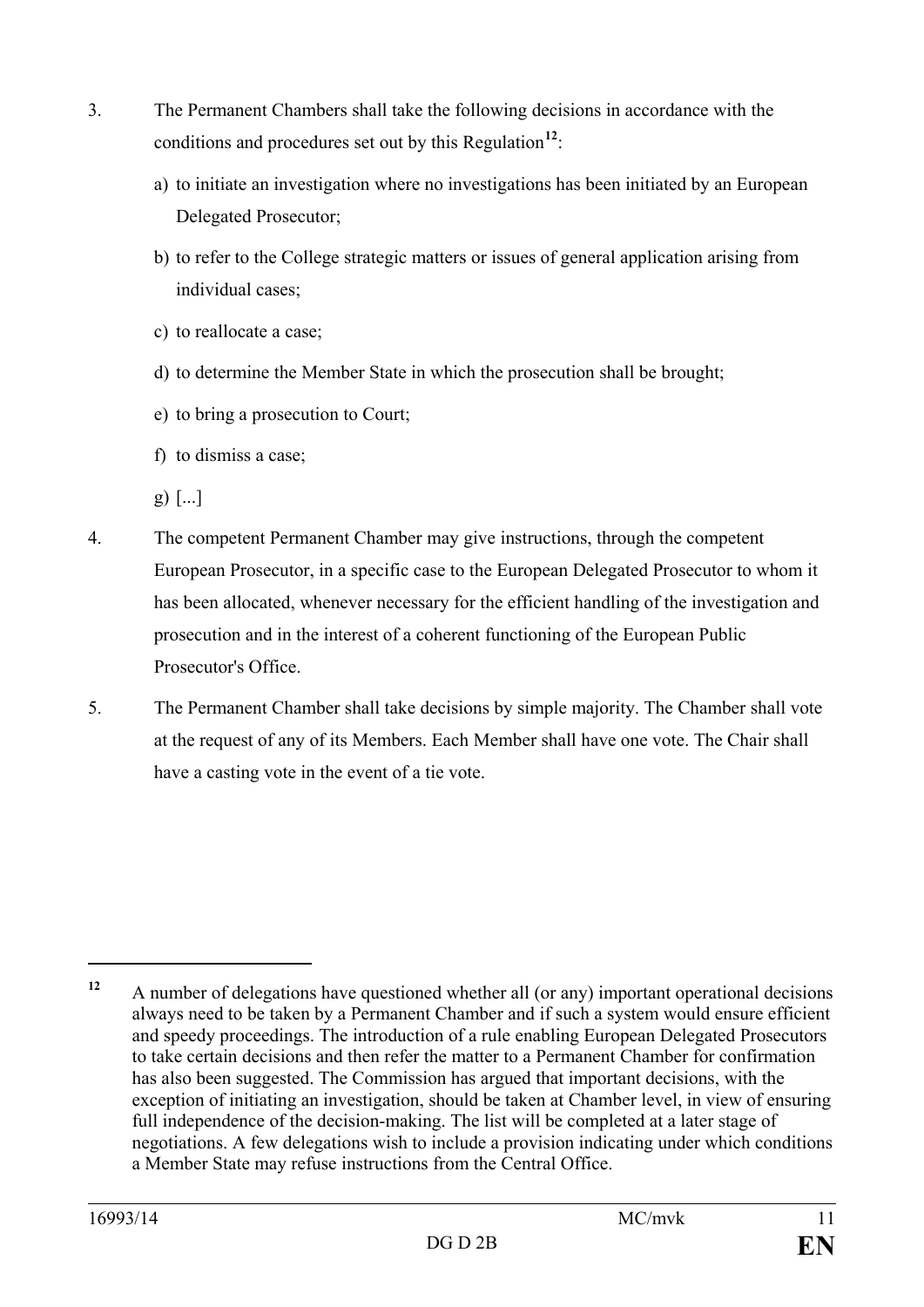- 6. In addition to the permanent Members, the European Prosecutor or European Prosecutors who are supervising a prosecution or an investigation<sup>[13](#page-11-0)</sup> in accordance with Article  $11(1)$ shall participate in the decisions of the Permanent Chamber as regards that case. A Permanent Chamber may also invite European Delegated Prosecutors to attend their meetings without a right to vote.
- 7. The Chairs of the Permanent Chambers shall keep the College informed of the decisions taken pursuant to this Article, in accordance with the internal Rules of Procedure. The Permanent Chambers may also request guidance from the College in a particular case whenever this is required in order to ensure coherence and consistency in the prosecution policy of the European Public Prosecutor's Office.

#### **The European Chief Prosecutor and the Deputies**

- 1. The European Chief Prosecutor shall be the head of the European Public Prosecutor's Office. The European Chief Prosecutor shall organise the work of the Office, direct its activities, and take decisions in accordance with this Regulation and the internal Rules of Procedure.**[14](#page-11-1)**
- 2. [Five] Deputies shall be appointed to assist the European Chief Prosecutor in the discharge of his/her duties and act as replacement when he/she is absent or is prevented from attending to his/her duties.
- 3. When the European Chief Prosecutor has been informed that a case has been initiated, he/she shall, in accordance with Article [X] and the internal Rules of Procedure, decide which Permanent Chamber shall be in charge of a case.

<span id="page-11-0"></span>**<sup>13</sup>** Some delegations have suggested that the participation in the decision-making should be limited to one of the supervising European Prosecutors, possibly to the one coordinating the investigations.  $13$ 

<span id="page-11-1"></span><sup>&</sup>lt;sup>14</sup> The Rules of Procedure should include a provision on the equal distribution of the workload within the Office. A few delegations have suggested that this provision gives too extensive powers to the Chief Prosecutor.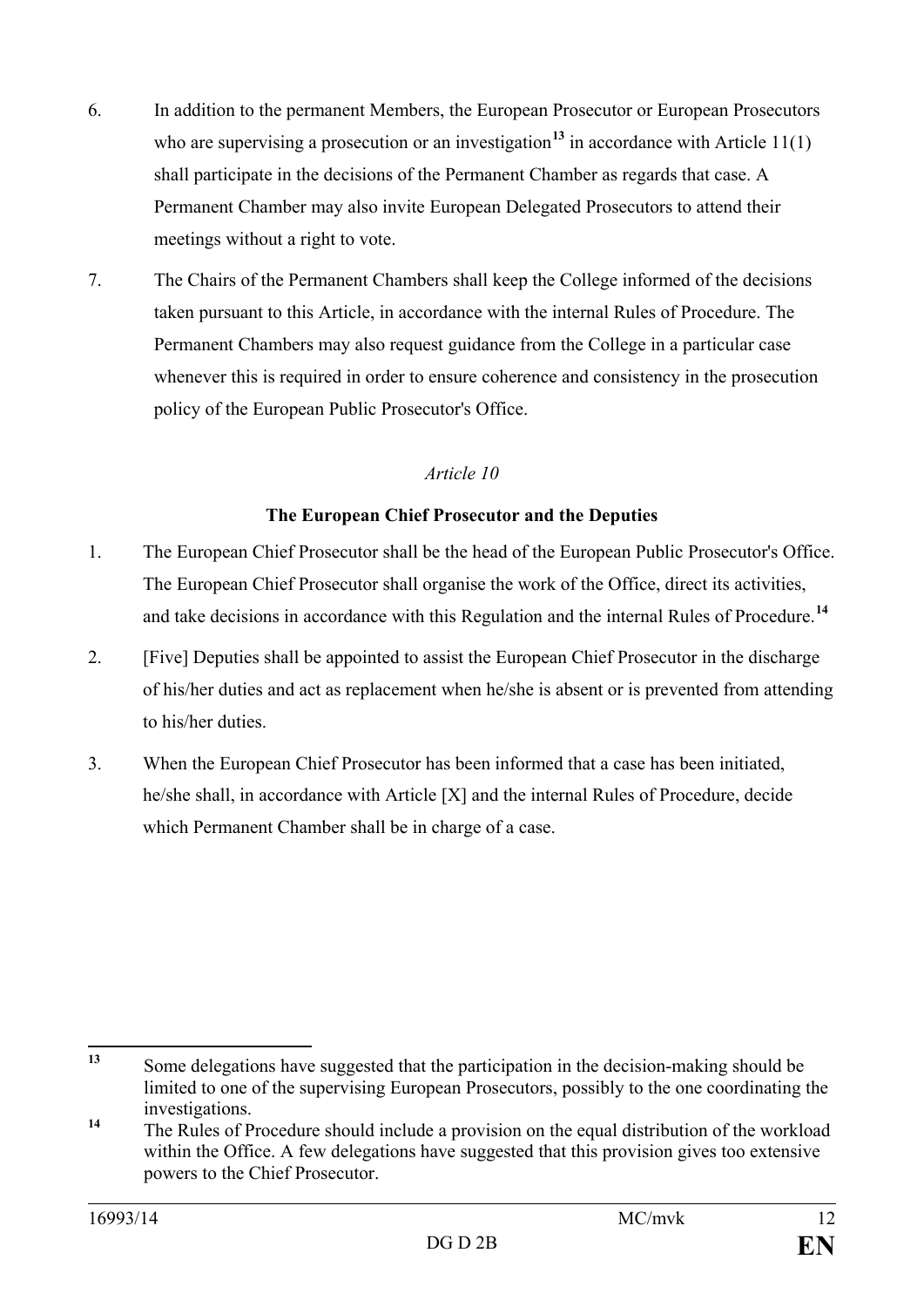- 4. The European Chief Prosecutor shall represent the European Public Prosecutor's Office. The European Chief Prosecutor may also delegate his/her tasks relating to representation to one of the Deputies or to a European Prosecutor.
- 5. The European Chief Prosecutor and his/her Deputies shall be assisted by the staff of the Central Office in their duties under this Regulation.

#### **The European Prosecutors**

- 1. The European Prosecutors shall, on behalf of the Permanent Chamber in charge of the case and in accordance with its instructions, supervise investigations and prosecutions assigned to them**[15](#page-12-0)**. They shall also function as liaisons and channels of information between the Permanent Chambers and the European Delegated Prosecutors in their respective Member States.
- 2. The European Prosecutors shall monitor the implementation**[16](#page-12-1)** of the tasks of the Office in their respective Member States in close consultation with the European Delegated Prosecutors, and shall ensure in accordance with this Regulation and the internal Rules of Procedure that all relevant information from the Central Office is provided to European Delegated Prosecutors and vice versa.
- 3. [The European Prosecutors may temporarily be authorised to discharge their duties on a part-time basis provided that this does not conflict with the interest of the European Public Prosecutor's Office. Such an authorisation may be granted, upon the written request of the national prosecution authorities, by the European Chief Prosecutor for a maximum period of up to 6 months. This period may upon request be extended by a new decision of the European Chief Prosecutor. The authorisation may be revoked at any time after consultation with the appropriate authorities].**[17](#page-12-2)**

<span id="page-12-0"></span>**<sup>15</sup>** A number of delegations have suggested, as regards cases assigned to several European Prosecutors, that one of these European Prosecutors shall be selected to be coordinator/rapporteur of the case in question.  $15$ 

<span id="page-12-1"></span><sup>&</sup>lt;sup>16</sup> Some delegations have suggested that a specific definition of the notion "monitoring the implementation of the tasks" should be introduced in the text.

<span id="page-12-2"></span><sup>&</sup>lt;sup>17</sup> A number of delegations wish to delete this provision, or to move it to Chapter IV. Various opinions as regards the need and appropriateness of various parts of this provision have been expressed.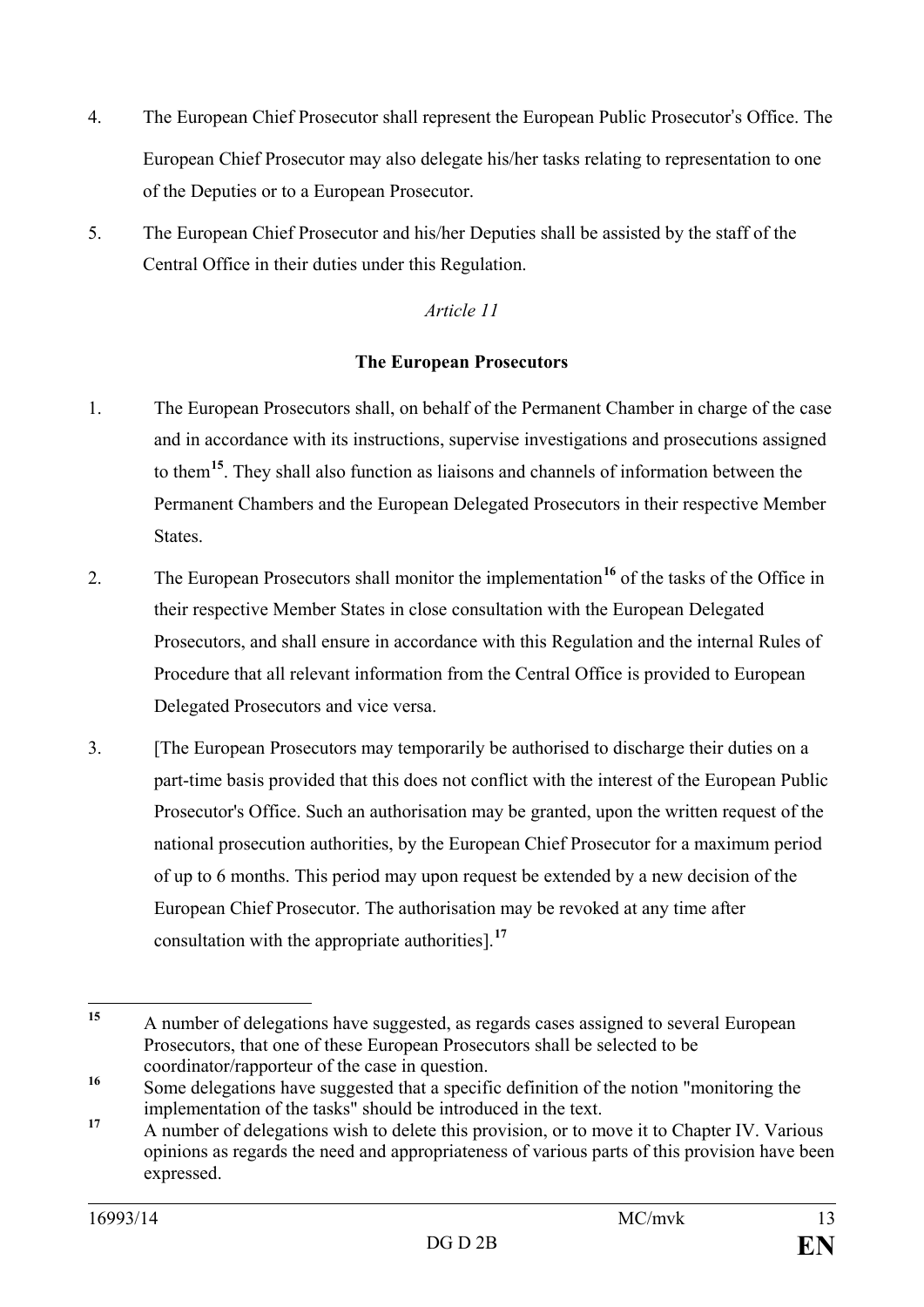#### **The European Delegated Prosecutors**

- 1. The European Delegated Prosecutors shall represent the European Public Prosecutor's Office in the Member States. The European Delegated Prosecutors shall be responsible for the investigations and prosecutions, which they have initiated or which have been allocated to them by a Permanent Chamber through the competent European Prosecutor, and act under their instructions.
- 2. There shall be two or more European Delegated Prosecutors in each Member State. The Member States shall determine the division of competences between their European Delegated Prosecutors.
- 3. The European Delegated Prosecutors may also exercise functions as national prosecutors, to the extent that this does not prevent them from fulfilling their obligations under this Regulation. They shall inform the competent European Prosecutor of such assignments. In the event that they are at any given moment unable to fulfil their tasks as European Delegated Prosecutors because of other commitments, the European Prosecutors may, after consultation with the competent national prosecution authorities, instruct the European Delegated Prosecutor concerned to give priority to their functions deriving from this Regulation and immediately inform the competent national prosecution authorities thereof $18$

<span id="page-13-0"></span>Various opinions have been expressed as regards the wording and content of this provision. In particular, clear rules on conflict of interest have been called for. The Commission has suggested that the reallocation of a case could also be done to an EDP in another Member State. Some Member States would prefer to delete the last sentence of the Article. 18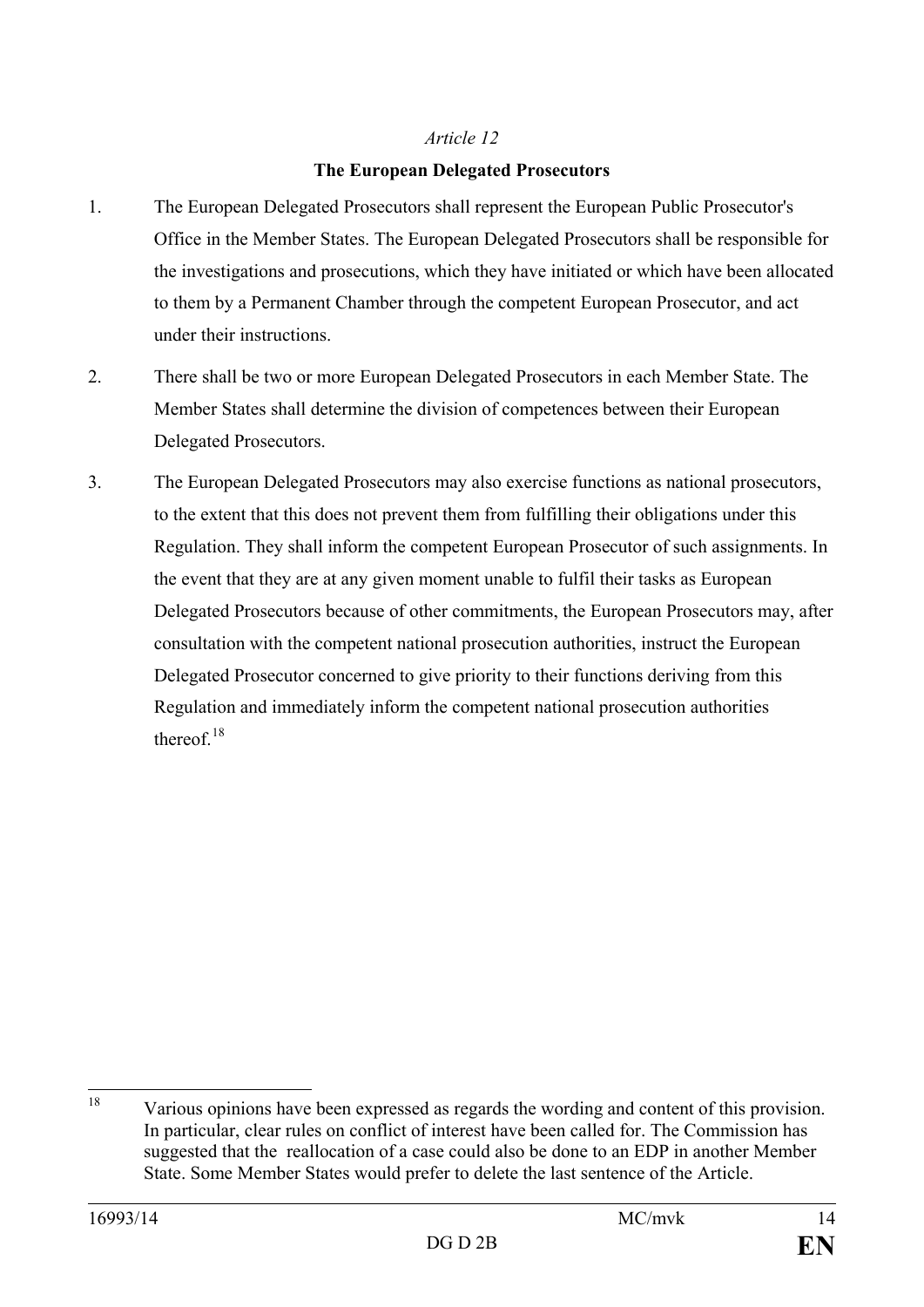#### **SECTION 2**

## **APPOINTMENT AND DISMISSAL OF THE MEMBERS OF THE EUROPEAN PUBLIC PROSECUTOR**'**S OFFICE**

#### *Article 13[19](#page-14-0)*

### **Appointment and dismissal of the European Chief Prosecutor and of the Deputy European Chief Prosecutors**

- 1. The European Parliament and the Council shall appoint by common accord the European Chief Prosecutor for a term of nine years, which shall not be renewable. The Council shall act by simple majority.
- 2. The European Chief Prosecutor shall be selected from among candidates
	- a) who are active members of the public prosecution service or judiciary of the Member States ;
	- b) whose independence is beyond doubt;
	- c) who possess the qualifications required for appointment, in their respective countries, to the highest prosecutorial or judicial offices and have relevant practical experience of national legal systems and of international judicial cooperation in criminal matters, or have served as European Prosecutors, and
	- d) who have sufficient managerial experience and qualifications for the position.
- 3. The selection shall be based on an open call for candidates, to be published in the Official Journal of the European Union, following which a Selection panel shall draw up a shortlist of qualified candidates to be submitted to the European Parliament and the Council. The panel shall comprise […] persons chosen from among former members of the Court of Justice and the Court of Auditors, former national members of Eurojust, members of national supreme courts and lawyers of recognised competence, one of whom shall be

<span id="page-14-0"></span>**<sup>19</sup>** A number of delegations would prefer that the Chief Prosecutor is chosen from among the Members of the College.  $19$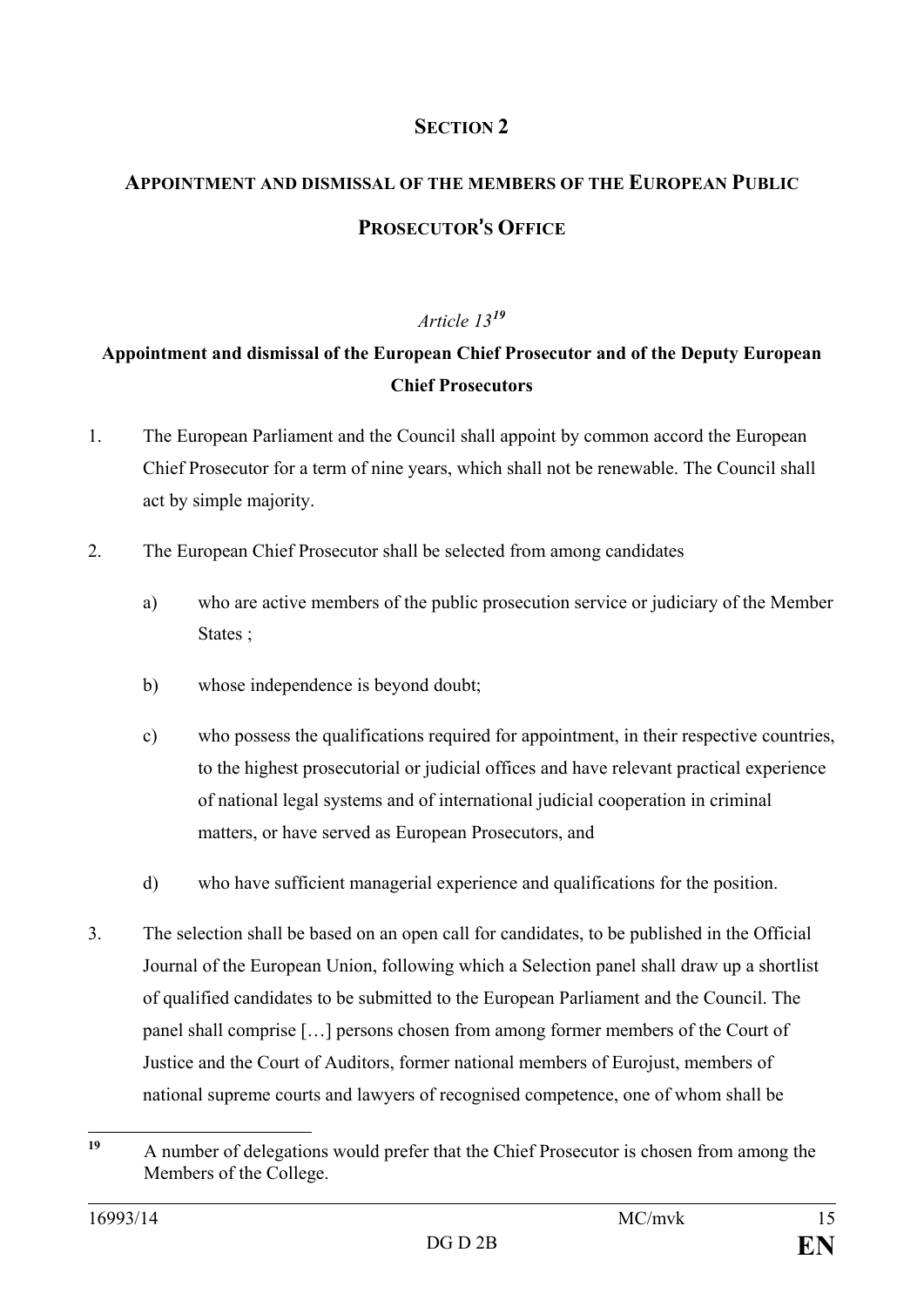proposed by the European Parliament. The Council shall adopt a decision establishing the panel's operating rules and a decision appointing its members.<sup>[20](#page-15-0)</sup>

- 4. The Court of Justice of the European Union may, on application by the European Parliament, the Council or the Commission, dismiss the European Chief Prosecutor [or a Deputy European Chief Prosecutor] if it finds that he or she no longer fulfils the conditions required for the performance of his or her duties or that he or she is guilty of serious misconduct.
- 5. If the European Chief Prosecutor, if his/her services are no longer necessary to fulfil the duties of the Office, if he/she is dismissed or leaves his/her position for any other reason, the position shall immediately be filled in accordance with the procedure set out in paragraphs  $1 - 3$  above.

#### *Article 14[21](#page-15-1)*

#### **Appointment and dismissal of the European Prosecutors**

- 1. Each Member State shall nominate three candidates for the position as European Prosecutor from among candidates which:
	- a) are active members of the public prosecution service or judiciary of the Member States :
	- b) whose independence is beyond doubt, and
	- c) who possess the qualifications required for appointment, in their respective countries, to high prosecutorial or judicial office and have relevant practical experience of national legal systems and of international judicial cooperation in criminal matters.

 $20$ 

<span id="page-15-1"></span><span id="page-15-0"></span><sup>&</sup>lt;sup>20</sup> The composition of the Selection panel remains to be determined.<br><sup>21</sup> Some delegations are of the opinion that it would be enough for each Member State to nominate one candidate for the position as European Prosecutor.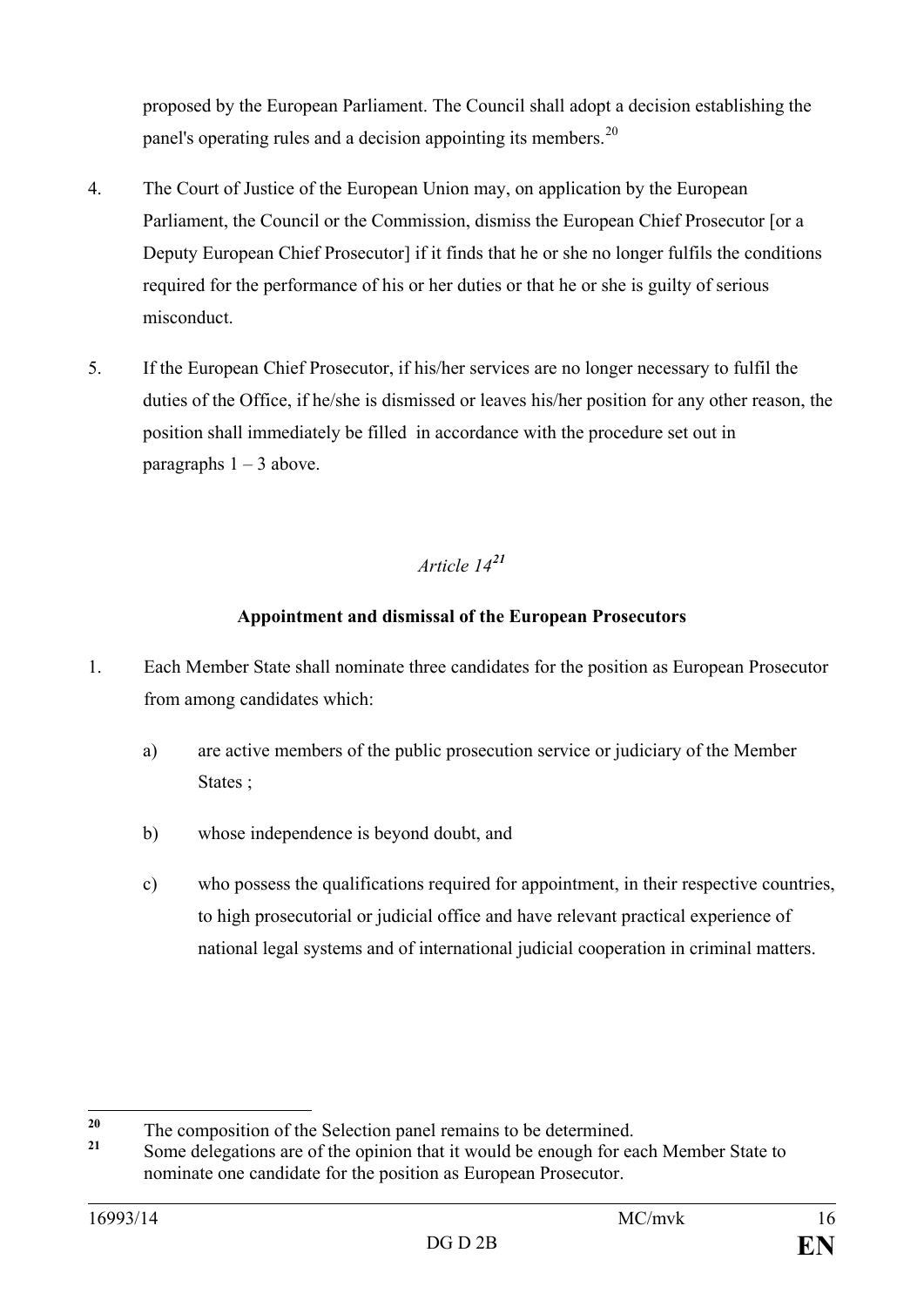- 2. The Council shall, after having heard the Selection panel<sup>[22](#page-16-0)</sup>, select and appoint one of the candidates to be the European Prosecutor of the Member State in question. If the Selection Panel finds that a candidate does not fulfil the conditions required for the performance of the duties of a European Prosecutor, its opinion shall be binding on the Council.
- 3. The European Prosecutors shall be selected and appointed for a non- renewable term of [nine] years by the Council, acting by simple majority.
- 4. Every [three] years there shall be a partial replacement of a third of the European Prosecutors. The Council, acting by simple majority, shall adopt transitional rules for the appointment of European Prosecutors for and during their first mandate period.
- 5. The Court of Justice of the European Union may, on application by the European Parliament, the Council or the Commission, dismiss a European Prosecutor if it finds that he or she no longer fulfils the conditions required for the performance of his or her duties or that he or she is guilty of serious misconduct.
- 6. If a European Prosecutor resigns, if his/her services are no longer necessary to fulfil the duties of the Office, if he/she is dismissed or leaves his/her position for any other reason, the position shall immediately be filled in accordance with the procedure set out in paragraphs  $1 - 2$  above.

#### **Appointment and dismissal of the European Delegated Prosecutors**

1. The College shall, upon proposal by the European Chief Prosecutor, appoint the European Delegated Prosecutors nominated by the Member States. The College shall appoint the nominated persons on a proposal from the European Chief Prosecutor. The College may reject the nominated person if he/she does not fulfil the criteria referred to in paragraph 2. The European Delegated Prosecutors shall be appointed for a term of five years, which shall be renewable.

<span id="page-16-0"></span>**<sup>22</sup>** The composition of the panel remains to be determined.  $22$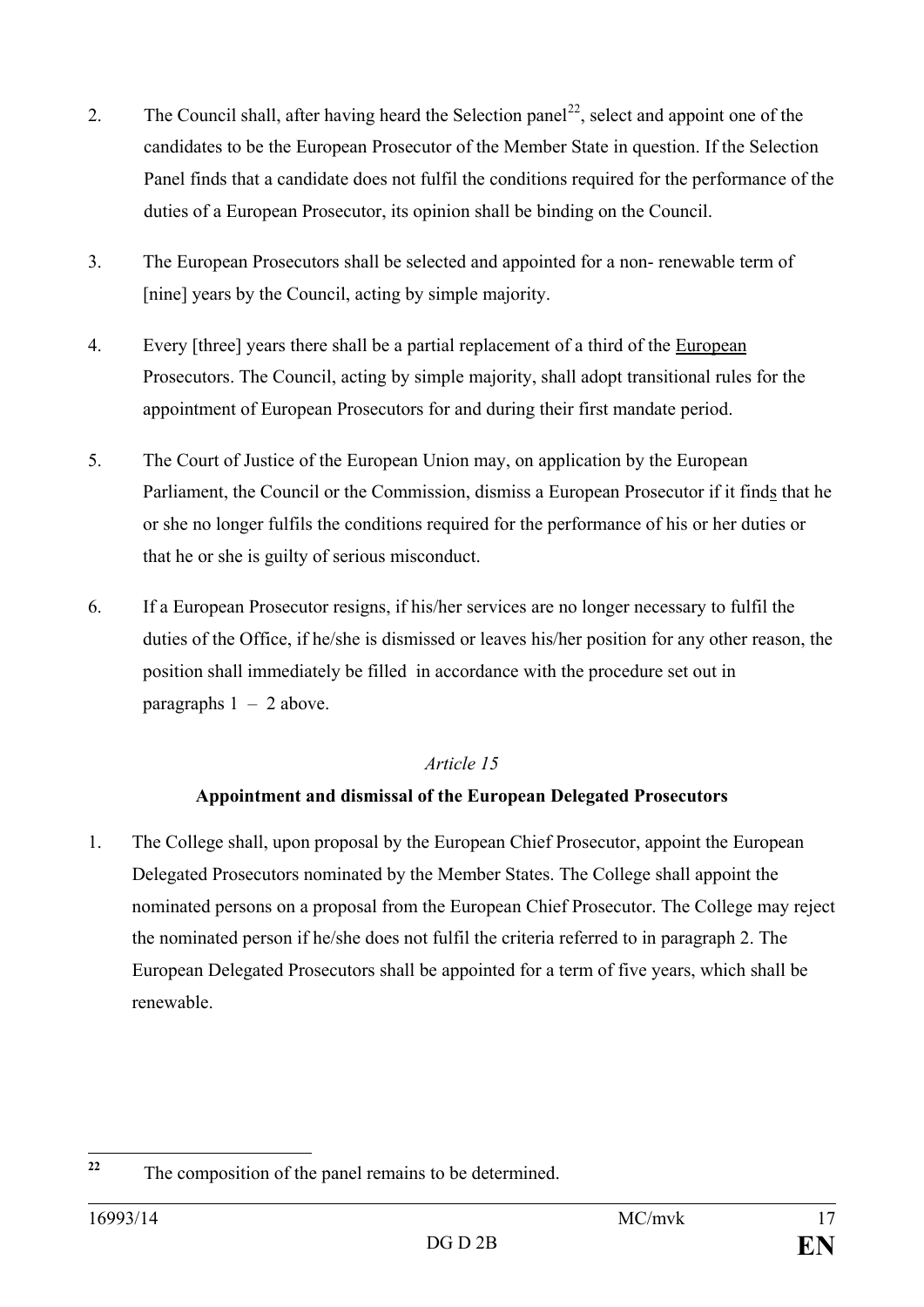- 2. The European Delegated Prosecutors shall be active members of the public prosecution service or the judiciary of the Member States which nominated them. Their independence shall be beyond doubt and they shall possess the necessary qualifications and relevant practical experience of their national legal system. Member States shall appoint a European Delegated Prosecutor as a Prosecutor under national law if at the time of his or her appointment as a European Delegated Prosecutor, he or she did not have this status already.
- 3. The appointment of European Delegated Prosecutors shall take effect upon the decision of the College.
- 4. The College shall dismiss a European Delegated Prosecutor if it finds that he or she no longer fulfils the requirements set out in paragraph 2 or the criteria applicable to the performance of their duties<sup> $23$ </sup>, or that he or she is guilty of serious misconduct.
- 5. If a Member State decides to dismiss or take disciplinary action against a national prosecutor who has been appointed as European Delegated Prosecutor, it shall consult the European Chief Prosecutor before taking action. A Member State may not dismiss or take disciplinary action against a European Delegated Prosecutor for reasons connected with his activities under this Regulation<sup>24</sup>.
- 6. If a European Delegated Prosecutor resigns, if his/her services are no longer necessary to fulfil the duties of the Office, if he/she is dismissed or leaves his/her position for any other reason, the relevant Member State shall immediately inform the Central Office and, where necessary, nominate another prosecutor to be appointed as the new European Delegated Prosecutor<sup>[25](#page-17-2)</sup> in accordance with paragraph 1.

<span id="page-17-0"></span><sup>&</sup>lt;sup>23</sup> Some delegations have suggested that additional criteria should be added here.  $23$ 

<span id="page-17-1"></span><sup>24</sup> Some delegations have noted that a differentiation between the respective roles of an EDP and of a national prosecutor may need to be spelled out in this context. A number of delegations have also underlined their view that the European Delegated Prosecutors will remain in the national prosecution structure and that national rules on disciplinary actions and other matters should apply to them. One delegation has noted that it must be clarified what the notion "connected with his activities" actually means.

<span id="page-17-2"></span><sup>&</sup>lt;sup>25</sup> Some Member States have questioned whether the words "where necessary" are sufficient in order to clarify that Member States do not always need to replace EDP's that leave their position.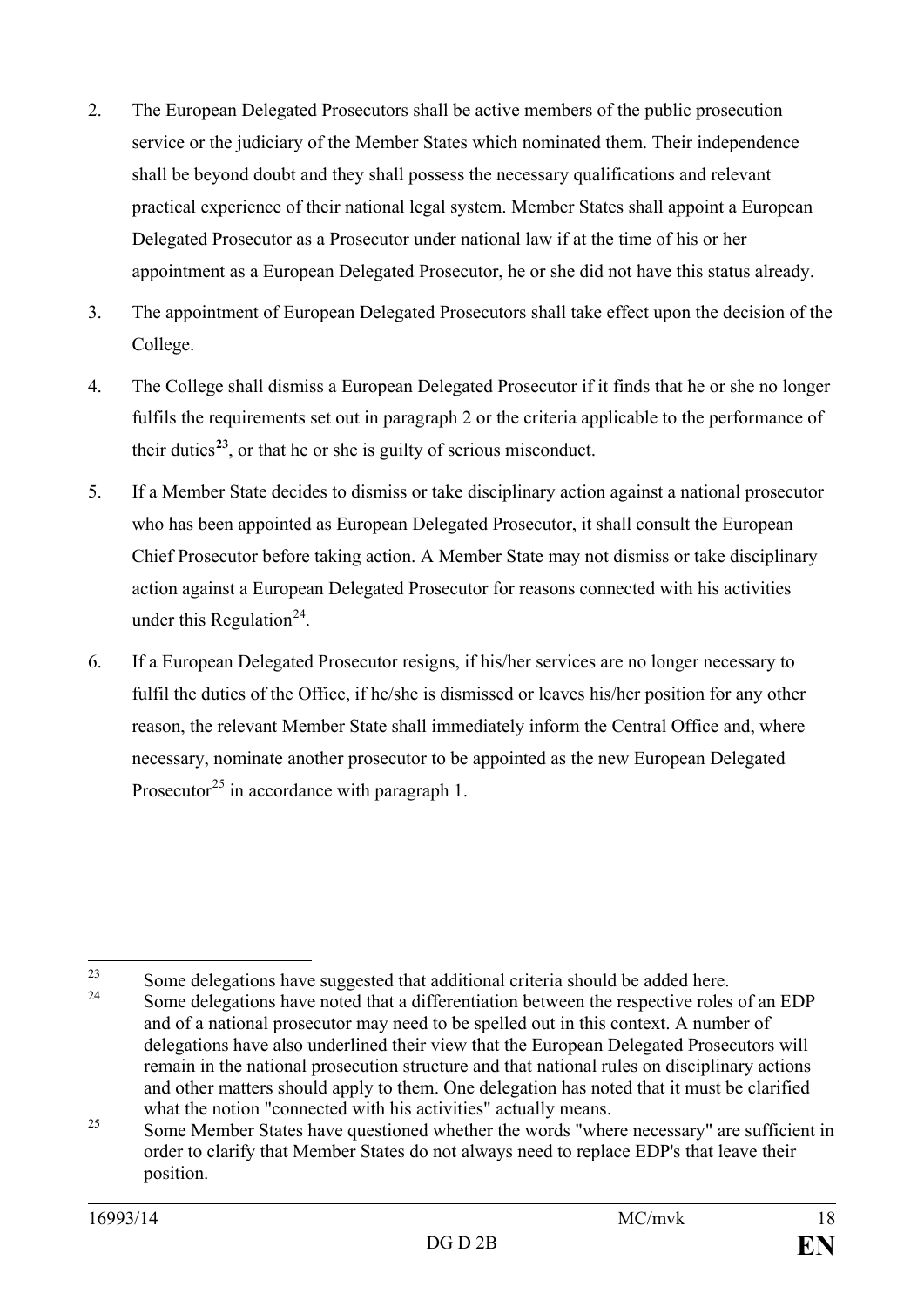### **SECTION 3 INTERNAL RULES OF PROCEDURE**

#### *Article 16*

#### **Internal rules of Procedure of the European Public Prosecutor**'**s Office**

- 1. The internal Rules of Procedure shall govern the organisation of the work of the Office<sup>26</sup>.
- 2. A proposal for the internal Rules of Procedure of the European Public Prosecutor's Office shall be prepared by the European Chief Prosecutor and adopted by the College by two thirds majority $27$ .

#### **SECTION 4**

#### **COMPETENCE OF THE EUROPEAN PUBLIC PROSECUTOR**'**S OFFICE**

#### *Article 17*

#### **Criminal offences within the competence of the European Public Prosecutor**'**s Office**

The European Public Prosecutor's Office shall have competence in respect of the criminal offences

affecting the financial interests of the Union, which are provided for in Directive 2014/xx/EU and as implemented by national  $law^{28}$ .

<span id="page-18-1"></span><span id="page-18-0"></span><sup>&</sup>lt;sup>26</sup> It has been agreed that the Regulation will include very detailed rules on allocation of cases. It has been suggested that it should be clearly spelled out that the Rules of Procedure must be adopted without delay once the Office has been set up. Some have questioned if it is 26

<span id="page-18-2"></span>necessary to foresee a specific role for the Chief Prosecutor here.<br><sup>28</sup> The competence of the EPPO as determined by this Article raises complex legal issues that will need to be considered further. One of the open issues in this Article is whether a dynamic reference (the standard solution ensuring legal certainty) or a static reference to the substantive law should be chosen. Some delegations would prefer to see the offences defined in this Regulation directly.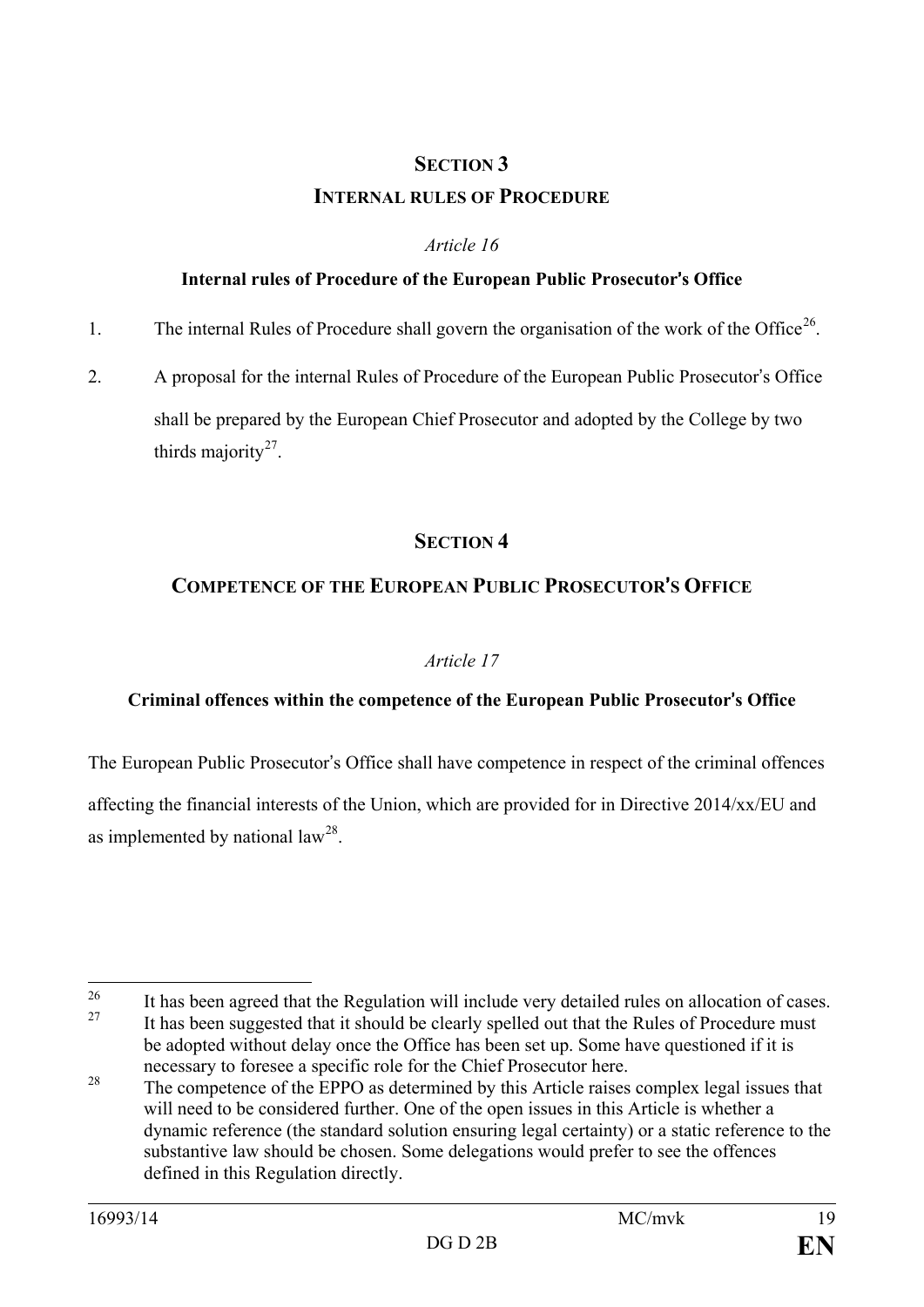#### **Ancillary competence**

1. Where an offence constituting a criminal offence referred to in Article 18 is based on a set of facts which are identical or inextricably linked to a set of facts constituting, in whole or in part under the law of the Member State concerned, a criminal offence other than those referred to in Article 18, the European Public Prosecutor's Office shall also be competent for those other criminal offences, under the condition that the offence referred to in Article 18 is preponderant. Where the offence referred to in Article 18 is not preponderant, the Member State that is competent for the other offence shall also be competent for the offence referred to in Article 18[30](#page-19-1).

2. When assessing whether two set of facts are inextricably linked within the meaning of paragraph 1, account shall be taken as to whether one of the relevant offences has been instrumental in committing the other offence or to whether one offence has been committed with a view to ensuring impunity $31$ .

- 3. An offence in accordance with Article 18 shall be considered to be preponderant:
	- a) if the damage caused or likely to be caused to the Union exceeds the damage caused or likely to be caused by the same act to the Member State or a third party,  $or^{32}$  $or^{32}$  $or^{32}$ ,
	- b) in case the same act, under the law of the Member State, constitute a different type of offence: if the sanction that may be imposed in respect of the offence in accordance with Article 18 is<sup>[33](#page-19-4)</sup> more severe than the sanction that may be imposed in respect of the other type of offence.

<span id="page-19-0"></span>Many delegations continue to question whether the legal basis in Article 86 TFEU covers 29

<span id="page-19-1"></span>this Article.<br>30 The need for this provision has been questioned by some. Others have noted that it must be seen in the light of the right of evocation as foreseen in Article 21a.

<span id="page-19-2"></span><sup>31</sup> A few delegations have suggested that this provision should rather be a recital. Others have suggested that the text should be given more detail.

<span id="page-19-3"></span><sup>&</sup>lt;sup>32</sup> Many delegations have pointed out that it would be difficult to measure and compare the financial damage, or that it would at least be difficult to know what the damage is at an early stage of investigation. The assessment of the damage may also change during an investigation. It has been suggested that this rule should be seen as a hierarchical order of criteria. An explanatory recital could be considered to address these concerns.

<span id="page-19-4"></span>**<sup>33</sup>** The Commission and some delegations would add the words "equal or" here.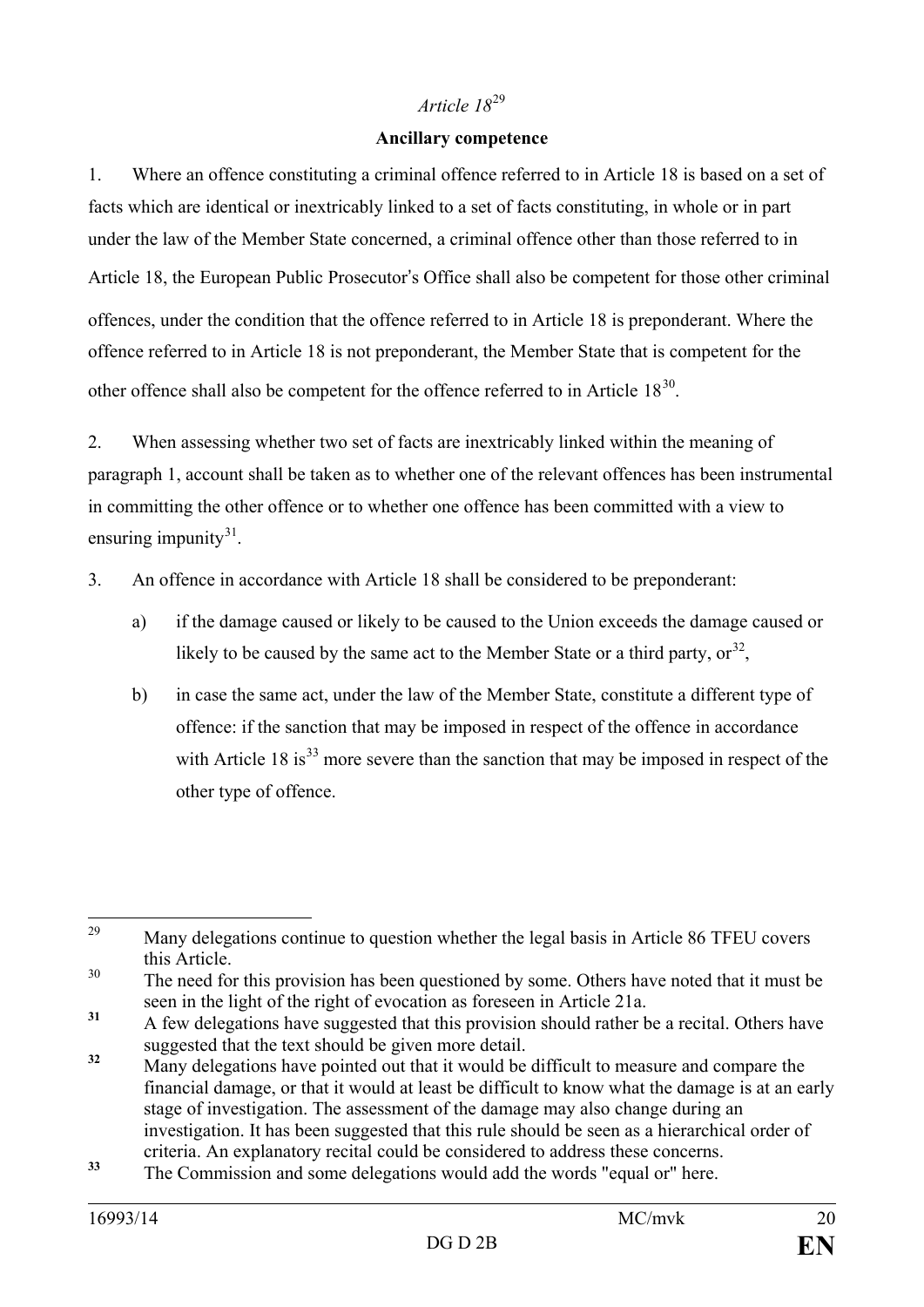- 5. The European Public Prosecutor's Office and the national prosecution authorities shall consult each other in order to determine which authority should exercise its competence pursuant to paragraph 1. Where appropriate to facilitate this choice, Eurojust may be associated in accordance with Article [57].
- 6. In case of disagreement between the European Public Prosecutor's Office and the national prosecution authorities over the exercise of competence pursuant to this Article, the national authorities competent to decide on the attribution of competences concerning prosecution at national level $34$  shall decide who shall exercise the ancillary competence.

#### **Exercise of the competence of the European Public Prosecutor**'**s Office**

- 1. The European Public Prosecutor's Office has competence to investigate and prosecute any criminal offence referred to in Articles 17 and, where applicable, Article 18, where such offence<sup>[35](#page-20-1)</sup>
	- a) was committed in whole or in part within the territory of one or several Member States, or
	- b) was committed by a national of a Member State, or
	- c) when committed outside of these territories by a person who was subject to the Staff Regulations or Conditions of Employment of Other Servants, at the time of the offence, provided that a Member State, according to its law, has jurisdiction for such offences when committed outside its territory.

<span id="page-20-0"></span>**<sup>34</sup>** Some delegations would prefer to refer to the College or to the Court of Justice for these decisions (linked to Article 33 on judicial review).  $34$ 

<span id="page-20-1"></span><sup>&</sup>lt;sup>35</sup> This jurisdiction provision should at term be in principle identical with the corresponding jurisdiction provision in the PIF-Directive. Some delegations would introduce a reference to "participating Member States" in this and other provisions.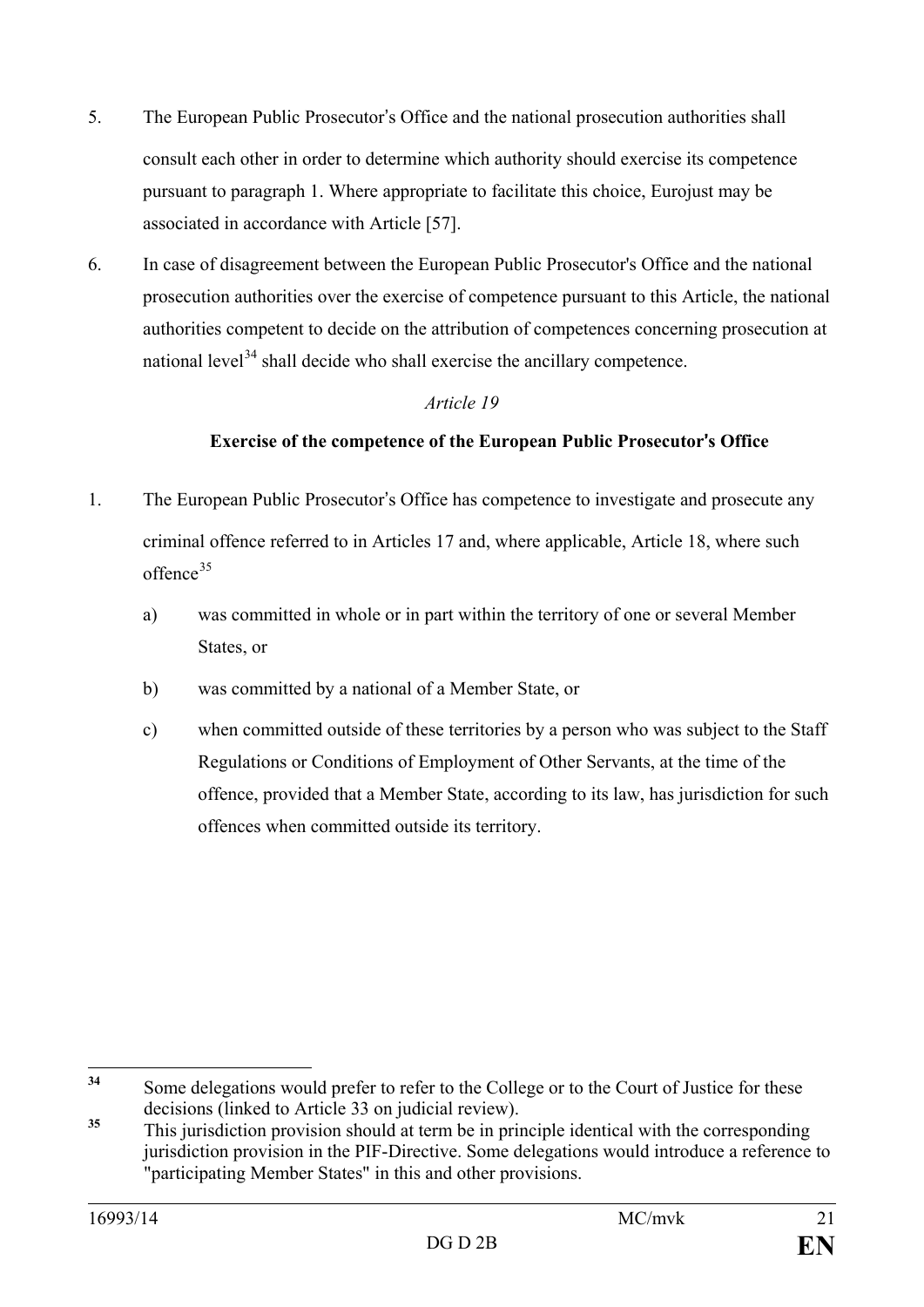2. The European Public Prosecutor's Office shall exercise its competence by initiating an investigation in accordance with Article 21 unless the Office has become aware that national authorities have already opened an investigation in respect of the same offence. If the European Public Prosecutor's Office decides to exercise its competence, the national authorities shall not exercise an own competence in respect of the same offence. If the national authorities have already started a criminal investigation in respect of the same offence, the European Public Prosecutor's Office may take over the investigation initiated by the national authority by exercising its right of evocation in accordance with Article 21a.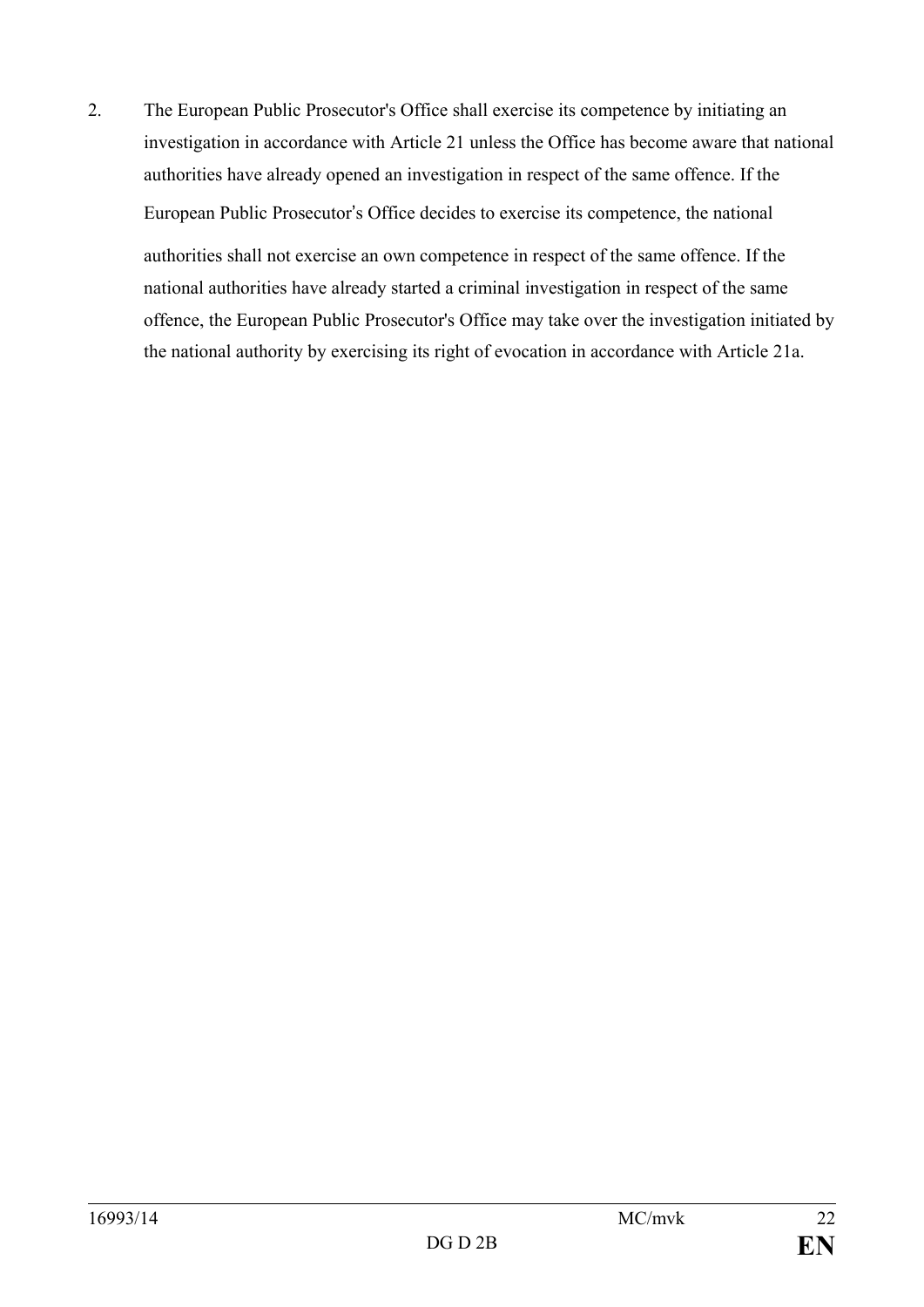### **CHAPTER IV RULES OF PROCEDURE ON INVESTIGATIONS, PROSECUTIONS AND TRIAL PROCEEDINGS**

#### **SECTION 1 CONDUCT OF INVESTIGATIONS**

#### *Article 20* **Registration and verification of information**

- 1. The institutions, bodies, offices and agencies of the Union, and, in accordance with applicable national law, the competent authorities of the Member States shall inform**[36](#page-22-0)** the European Public Prosecutor's Office of any conduct which might constitute an offence within its competence. Where the conduct caused or is likely to cause damage to the Union's financial interest of less than EUR 10 000, and does not have repercussions at Union level which require an investigation to be conducted by the Office or has been opened following suspicions that an offence has been committed by officials and other servants of the European Union or members of the institutions, the information obligation may be fulfilled through a summary report [every six months] of conduct which might constitute such offences.
- 2. The European Public Prosecutor's Office collects and may receive any necessary information on conduct which might constitute an offence within its competence.
- 3. Any information brought to the attention of the European Public Prosecutor's Office shall be registered and verified by the European Public Prosecutor's Office in accordance with the internal rules of procedure. The verification shall aim at assessing whether there are grounds for the European Public Prosecutor's Office to initiate an investigation under this Regulation.

<span id="page-22-0"></span>**<sup>36</sup>** Some delegations have requested that the procedures for providing this information should be described in detail, in particular with a view of ensuring an uncomplicated reporting process. 36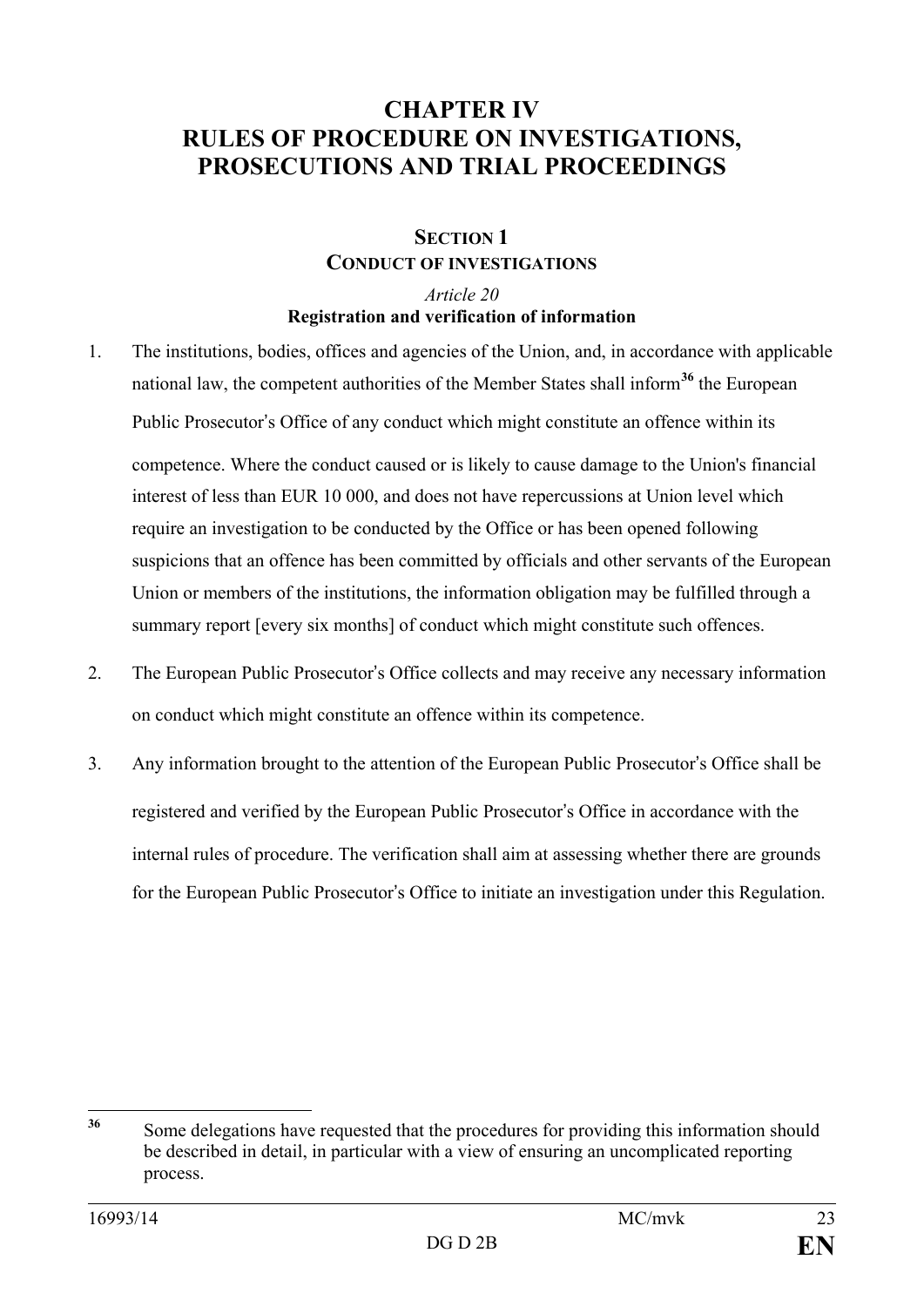4. Where, upon verification, the European Prosecutor's Office decides that there is no ground to initiate an investigation, the reasons shall be noted in the Case Management System. It shall inform the national authority, the Union institution, body, office or agency, and, where appropriate<sup>[37](#page-23-0)</sup>, the persons who provided the information, thereof.

#### *Article 21*

### **Initiation of investigations and allocation of competences within the European Public Prosecutor**'**s Office***.*

- 1. Where, in accordance with applicable national law, there are reasonable grounds to believe that an offence within the competence of the European Public Prosecutor's Office is being or has been committed, a European Delegated Prosecutor in a Member State which according to its national law has jurisdiction in the case, or in cases referred to in Article 9(3)(a) a Permanent Chamber, shall initiate an investigation and note this in the Case Management System**[38](#page-23-1)**. If more than one Member State has jurisdiction, the competence shall in principle be exercised by the European Prosecutor or a European Delegated Prosecutor from the Member State where the focus of the criminal activity is.
- 2. Upon receipt of such information, the Central Office shall verify whether an investigation has not already been initiated by the European Public Prosecutor's Office. If an investigation in respect of the same offence had not already been initiated, the Permanent Chamber may, taking into account the criteria set out in paragraph 3, assign the case to a European Delegated Prosecutor with origin in another Member State, which according to its law would have jurisdiction in the case. If an investigation in respect of the same offence has already been initiated by the European Public Prosecutor's Office, the competent Permanent Chamber shall, after consultation with the European Prosecutors and/or European Delegated Prosecutors concerned and taking into account the criteria set out in paragraph 3, allocate the case in accordance with Article 12(1).

<span id="page-23-0"></span>**<sup>37</sup>** A few delegations would wish to delete "where appropriate", and a few others would prefer to introduce the words "at their request" as regards persons who provided information.<br><sup>38</sup> It is the understanding of the Presidency that the notification in the Case Management  $37$ 

<span id="page-23-1"></span>System will cover the necessary information from the European Delegated Prosecutor to the Central Office.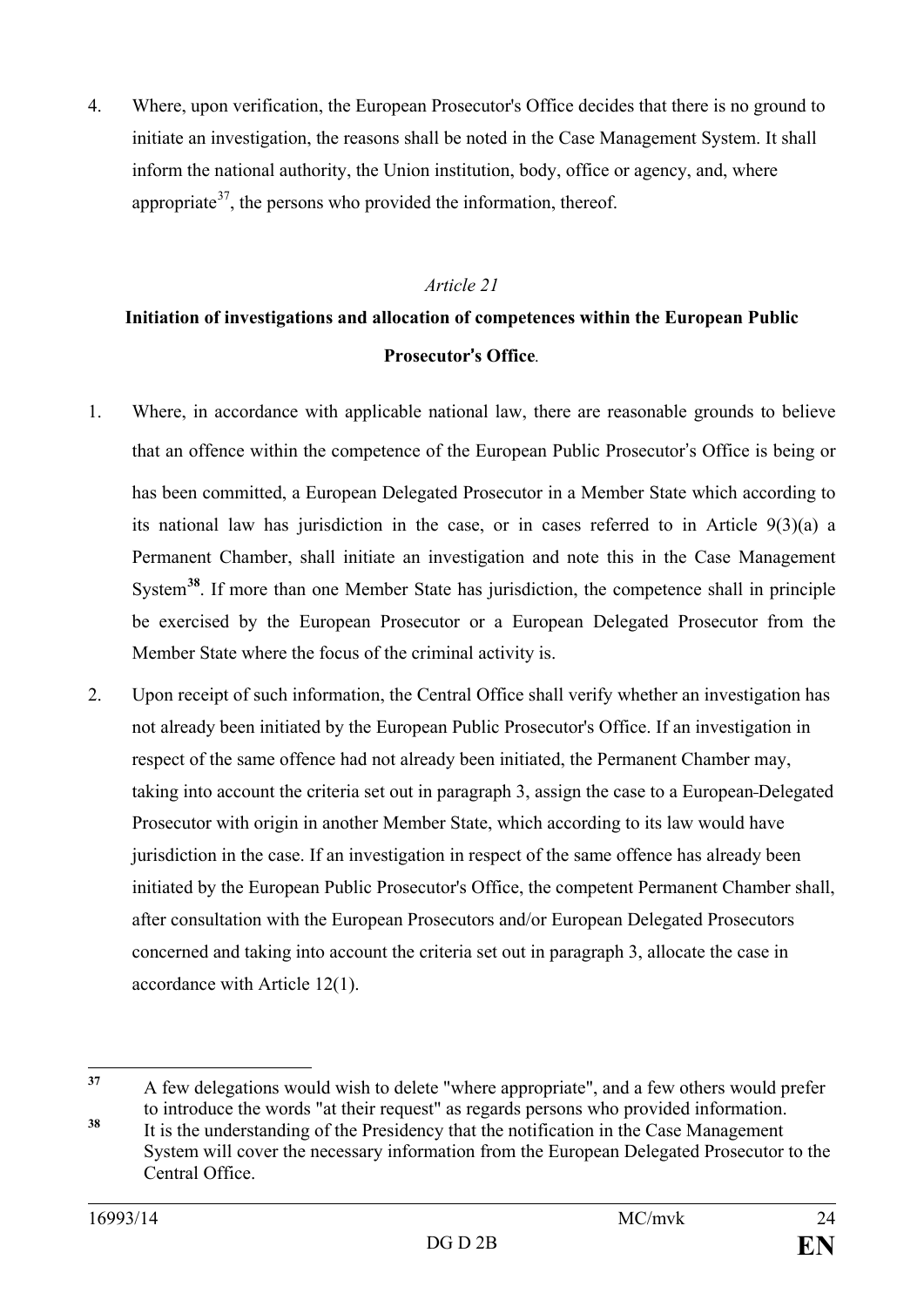- 3. A case shall in principle be handled by a European Delegated Prosecutor from the Member State where the focus of the criminal activity is or, if several connected offences within the competence of the Office have been committed, the Member State where the bulk of the offences has been committed. When allocating a case, the Permanent Chamber may deviate from that principle on sufficiently justified grounds, taking into account in particular the following criteria, in order of priority:
	- (a) the place where the accused person has his/her habitual residence;
	- (b) the nationality of the accused person;
	- (c) the place where the direct victim has its seat.
- 4. In the course of an investigation and until a decision to prosecute in accordance with Article 27 is taken, the Permanent Chamber monitoring a case concerning more than one Member State may, after consultation with the European Prosecutors and/or European Delegated Prosecutors concerned, decide to reallocate a case to a European Delegated Prosecutor in another Member State if such reallocation is in the interest of the efficiency of investigations and in accordance with the general criteria for the choice of competent European Delegated Prosecutor set out in paragraph 3 in this Article.

#### *Article 21a* **Right of evocation and transfer of proceedings to the European Public Prosecutor's Office**

1. When a judicial authority or a law enforcement authority of a Member State exercises a competence in respect of an offence referred to in Article 17 or 18, it shall without delay inform the European Public Prosecutor's Office so that the latter may decide whether to exercise its right of evocation. The European Public Prosecutor's Office shall take its decision as soon as possible, but no later than [14] days after having received the information from the national authority. During this timeperiod the national authority shall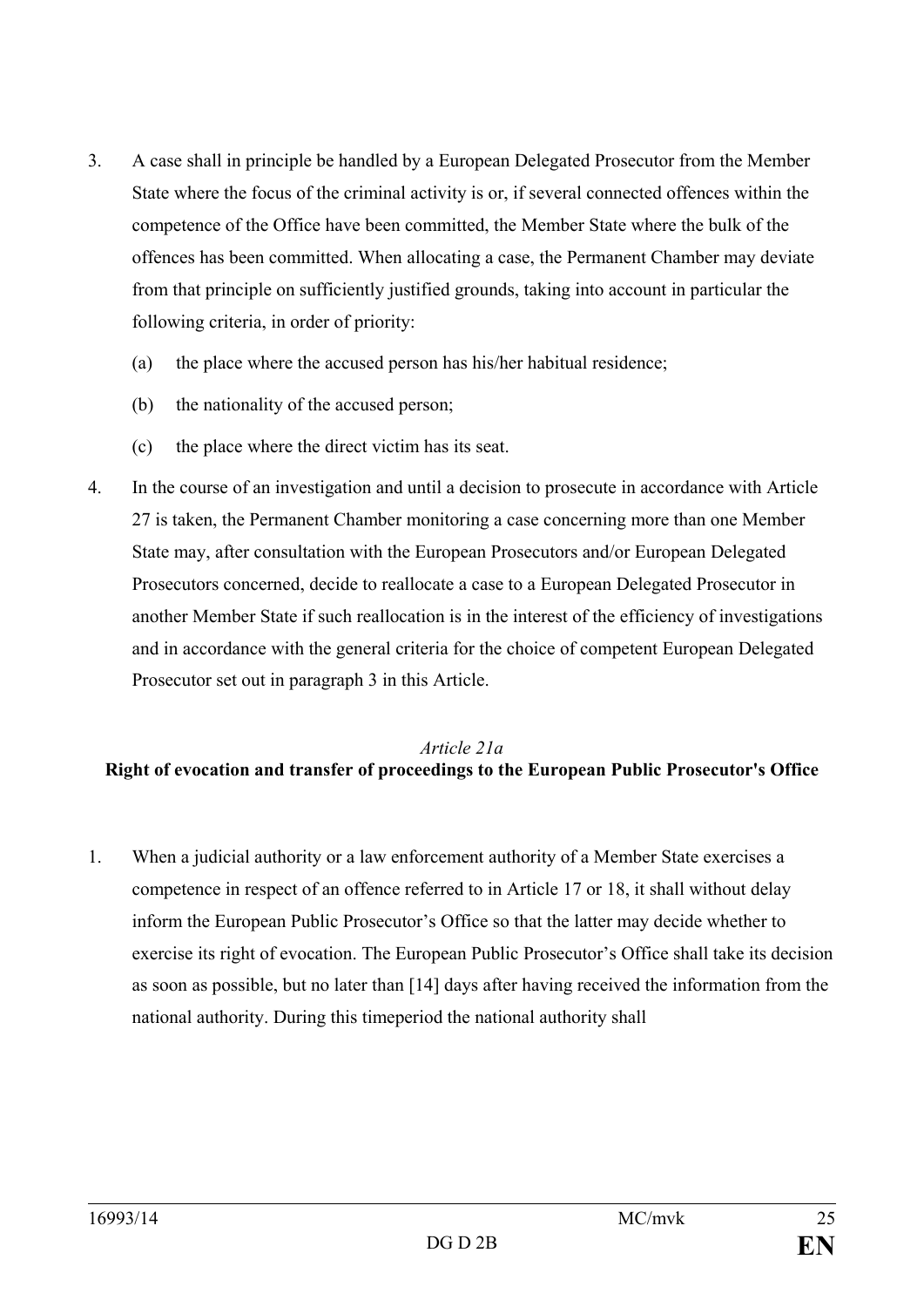refrain from taking any decision under national law which may have the effect of precluding the European Public Prosecutor's Office from exercising its right of evocation. The Member States' judicial and law enforcement authorities are not required to inform the European Public Prosecutor's Office of cases where the damage caused or likely caused by the alleged offender does not exceed 10 000 Euros unless they have reasons to assume that the Office would exercise its right of evocation in accordance with paragraph 2 and 3 of this Article.

2. If the European Public Prosecutor's Office is informed in accordance with paragraph 1or becomes otherwise aware of the fact that an investigation in respect of the same case is already undertaken by the judicial or law enforcement authorities of a Member State, the European Public Prosecutor's Office shall, where appropriate, consult with these authorities and shall thereafter decide**[39](#page-25-0)** whether to open its own investigation by exercising its right of evocation. Where the European Public Prosecutor's Office exercises its competence, the competent authorities of the Member States shall transfer the proceedings to the Office and refrain from carrying out further acts of investigation in respect of the same offence except when acting on behalf of the European Public Prosecutor's Office in accordance with Article 23.

<span id="page-25-0"></span>**<sup>39</sup>** Some Member States would indicate certain conditions under which such a decision could be taken. It has also been suggested that it should be indicated who within the European Public Prosecutor's Office should be entitled to take such decisions. Others have strongly opposed any condition to the right of evocation; some have suggested that the national competence should only be exercised when EPPO has taken a formal decision not to use its own competence. 39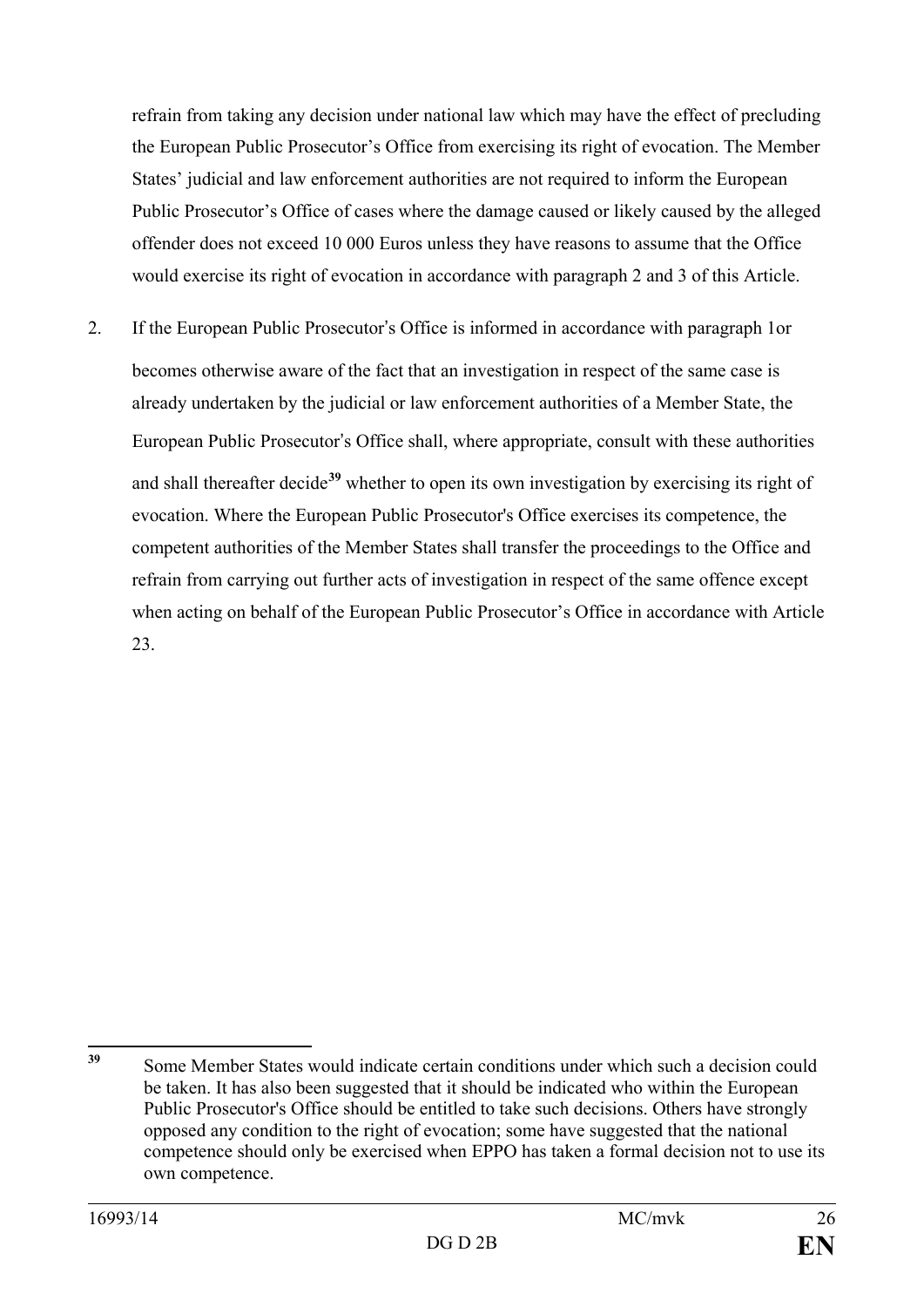3. Where a criminal offence caused or is likely to cause damage to the Union's financial interests of less than EUR 10 000, the European Public Prosecutor's Office shall refrain from exercising its competence, unless

(a) a case has repercussions at Union level which require an investigation to be conducted by the Office, or

(b) a case has been opened following suspicions that an offence has been committed by officials and other servants of the European Union, or members of the Institutions**[40](#page-26-0)**.

- 4. The European Public Prosecutor's Office may exercise the right of evocation at any time during the investigation. Where the Office, after having been duly informed by the national authorities in accordance with paragraph 1 in this Article, has refrained from exercising its right of evocation, the competent judicial or law enforcement authority shall at any time in the course of the proceedings inform the Office of any new facts which could give the Office reasons to reconsider its previous decision.
- 5. In case of an ancillary competence in accordance with Article 18, the European Public Prosecutor's Office can exercise its right of evocation in accordance with the conditions for the exercise of the said competence set out in the said Article.
- 6. The right of evocation in accordance with this Article may be exercised by a European Delegated Prosecutor from any Member State, whose judicial or law enforcement authorities have initiated an own investigation in respect of an offence in accordance with Articles 17 or 18. Article 21(2), (3) and (4) will apply when the right of evocation is exercised. When taking a decision to assign the case to a European Delegated Prosecutor from another Member State, the Permanent Chamber shall take due account of the current state of the investigations. Where a European Delegated Prosecutor, who has received the information in accordance with paragraph 1 of this Article considers not to exercise the right of evocation, he/she shall inform the competent European Prosecutor and await his/her instructions.

<span id="page-26-0"></span>**<sup>40</sup>** A few delegations have questioned whether these cases always need to be handled by the Office. Many delegations would like to see a definition or explanation of the concept of "repercussions at Union level" included in the text. 40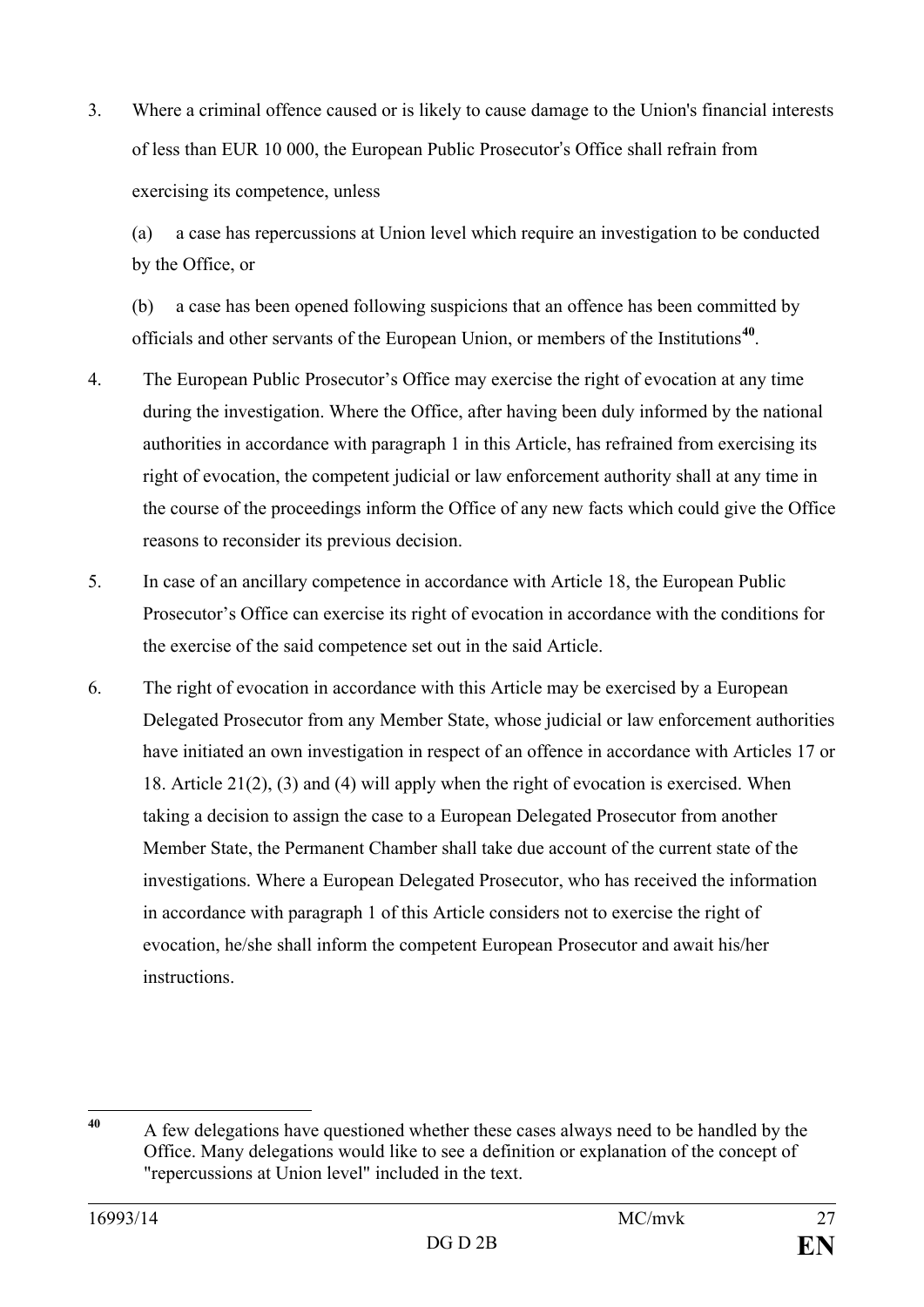#### **Urgent measures**

The competent national authorities shall take any urgent measures necessary to ensure effective investigation and prosecution with regard to an offence within the competence of the European Public Prosecutor's Office. If the European Public Prosecutor's Office decides to initiate the investigation or to exercise the right of evocation, it shall confirm, if possible within [48 hours] from the initiation of the investigations, the measures taken by the national authorities, even if such measures have been undertaken and executed under rules other than those of this Regulation.

### *Article 23* **Conducting the investigation**[42](#page-27-1)

- 1. The European Delegated Prosecutor handling the case in accordance with Article 21 may, in accordance with national law, either undertake the investigation measures on his/her own or instruct the competent law enforcement authorities in the Member State where he/she is located. These authorities shall, in accordance with national law, ensure that all instructions from the European Public Prosecutor's Office, coming through the competent European Delegated Prosecutor, are followed and undertake the investigation measures assigned to them. The European Delegated Prosecutor shall regularly report on significant developments to the Permanent Chamber, through the competent European Prosecutor.
- 2. In cross-border cases, where investigation measures need to be executed in another Member State, the European Delegated Prosecutor handling the case in accordance with Article 21 shall act in cooperation with the European Delegated Prosecutor where the investigation measure needs to be carried out in accordance with Article 26a.

<span id="page-27-0"></span><sup>&</sup>lt;sup>41</sup> The added value of the provision has been questioned by a few delegations.  $\overline{41}$ 

<span id="page-27-1"></span>**<sup>42</sup>** A general rule on the responsibility of the EDP's as regards the conduct of investigations can be found in Art 12(1). Some delegations have requested that chain of command, according to which EP's always are those instructing EDP's from their own state shall be mentioned explicitly in this provision.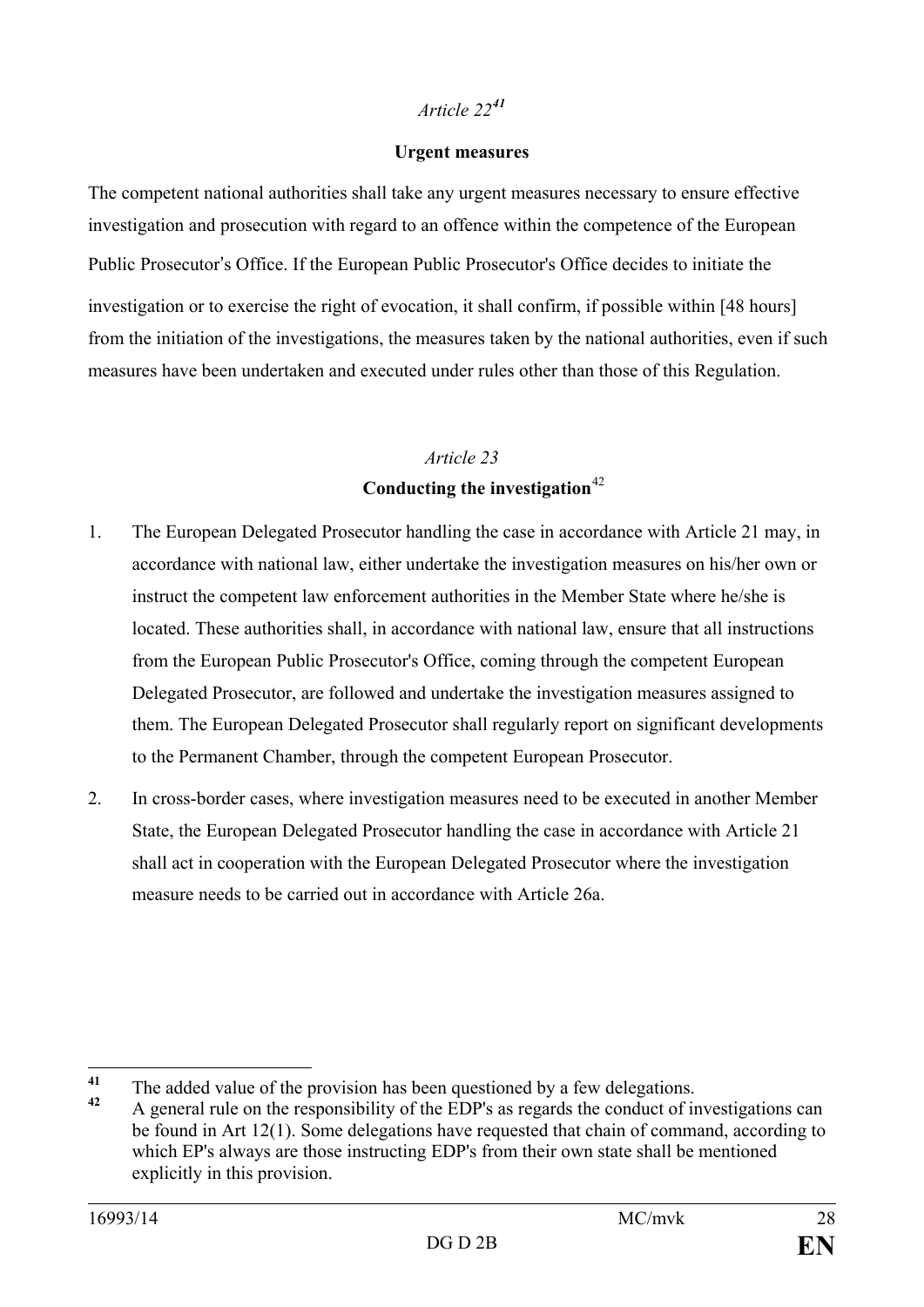- 3. At any time during the investigations, the competent national authorities shall take urgent measures necessary to ensure effective investigations even where not specifically acting under an instruction given by the competent European Delegated Prosecutor. The national authorities shall without delay inform the European Delegated Prosecutor of the urgent measures taken.
- 4. In the course of an investigation and until a decision to prosecute in accordance with Article 27 is taken, the Permanent Chamber monitoring a case concerning more than one Member State may, after having consulted the European Prosecutor and the European Delegated Prosecutor concerned, decide to reallocate a case to a European Delegated Prosecutor in another Member States, if such reallocation is in the interest of the efficiency of investigations and in accordance with the criteria for jurisdiction set out in Article 21(3).
- 5. The competent European Prosecutor may with the approval of that Permanent Chamber in exceptional cases take the decision to conduct the investigation himself/herself, if this appears necessary in the interest of the efficiency of the investigations or prosecution on the grounds of one or more of the following criteria<sup>43</sup>:
	- a) the seriousness of the offence, in particular in view of its possible repercussions on Union level;
	- b) when the investigation concerns Members of the institutions of the European Union;
	- c) when the competent European Delegated Prosecutor in the Member State cannot perform the investigation.

When a European Prosecutor decides to conduct the investigation himself/herself, he/she will have all the powers of a European Delegated Prosecutor in accordance with national law.

The European Delegated Prosecutors concerned by the case shall be informed without delay of any decision taken under this paragraph.

<span id="page-28-0"></span><sup>43</sup> A number of delegations oppose that a European Prosecutor should have any right to take over the conduct of investigations, and argue that it is sufficient that they have the right to supervise and instruct. Some have also suggested that the provision should be more flexible. Many delegations have criticised the wording of the criteria in this provision and asked for better clarity. The Presidency considers that the whole provision will be developed further in detail, in particular as regards applicable national law and judicial review.  $43$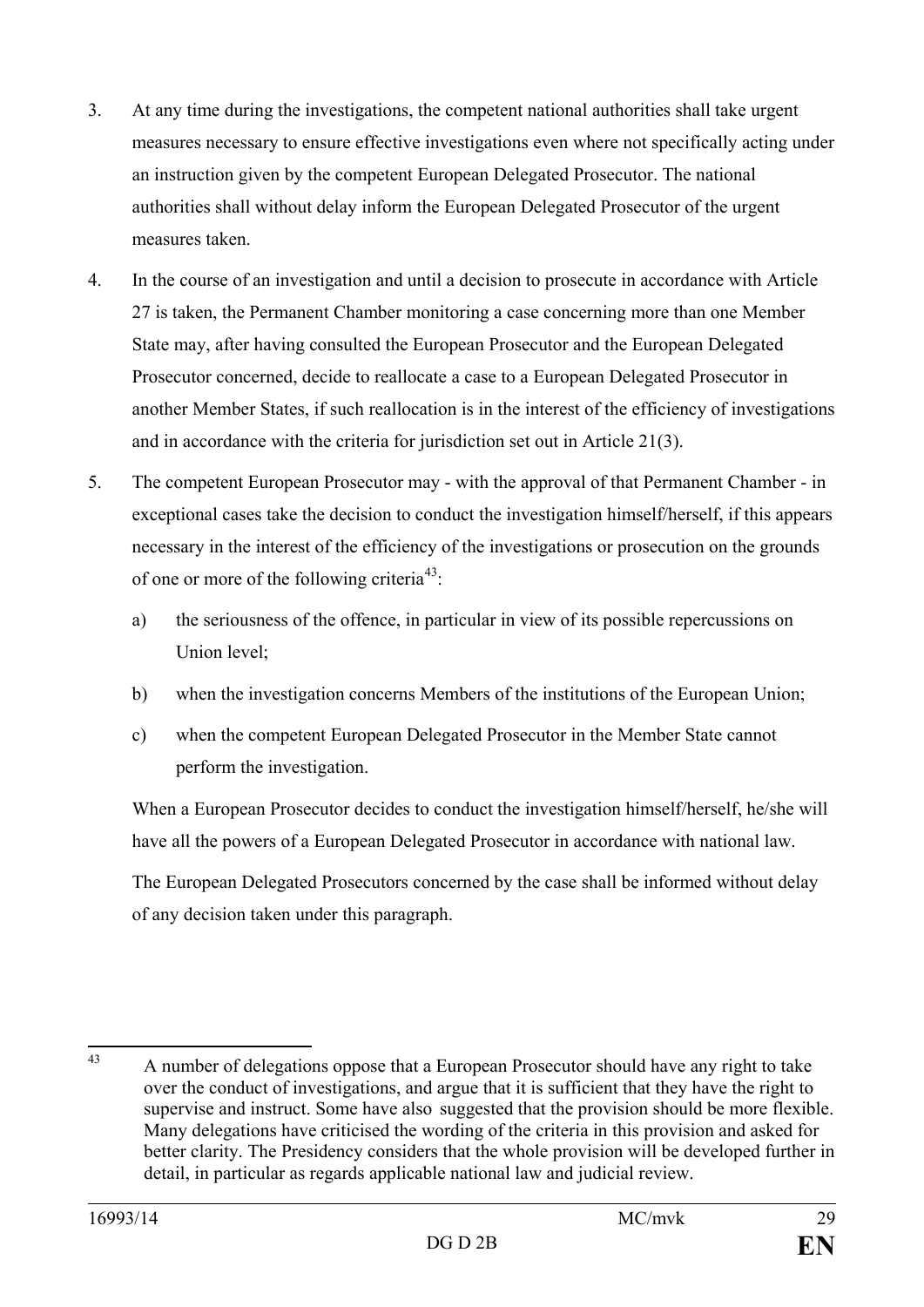6. Investigations carried out under the authority of the European Public Prosecutor's Office shall be protected by the rules concerning professional secrecy under the applicable Union legislation. Authorities participating in the investigations of the European Public Prosecutor's Office are also bound to respect professional secrecy as provided under the applicable national law.

### *Article 24* **Lifting privileges or immunities**

- 1. Where the investigations of the European Public Prosecutor's Office involve persons protected by privileges or immunities under national law, and such privilege or immunity presents an obstacle to a specific investigation being conducted, the European Chief Prosecutor<sup>[44](#page-29-0)</sup> shall make a reasoned written request for its lifting in accordance with the procedures laid down by that national law.
- 2. Where the investigations of the European Public Prosecutor's Office involve persons protected by privileges or immunities under the law of the European Union, in particular the Protocol on the privileges and immunities of the European Union, and such privilege or immunity presents an obstacle to a specific investigation being conducted, the European Chief Prosecutor shall make a reasoned written request for its lifting in accordance with the procedures laid down by Union law.

<span id="page-29-0"></span>A number of delegations have suggested that this request should rather be made by European Delegated Prosecutors. 44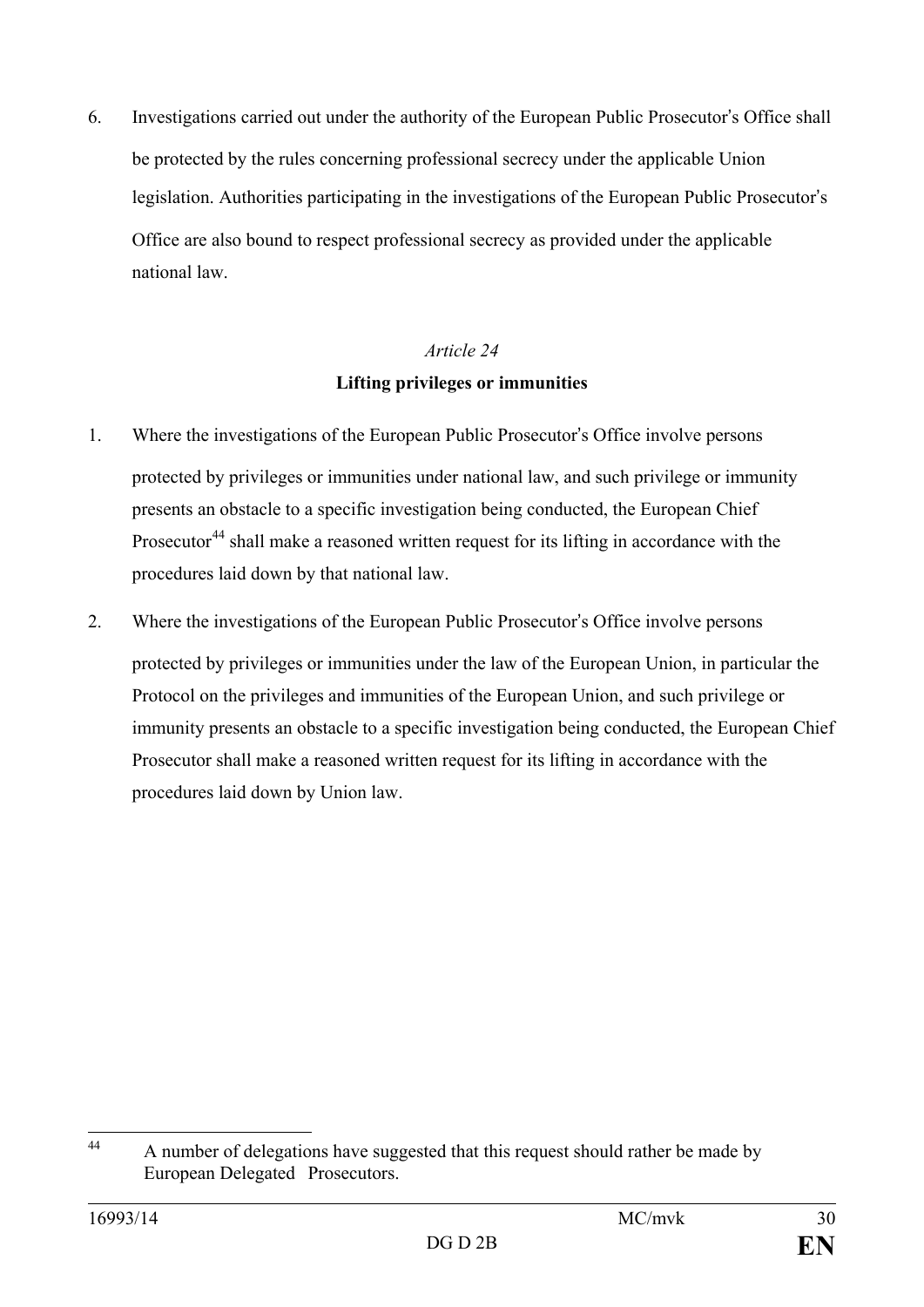#### **SECTION 2**

#### **INVESTIGATION MEASURES**

#### *Article 25*

#### **The European Public Prosecutor's Office's authority to investigate**

- 1. The European Delegated Prosecutor handling the case shall be entitled to order the same types of investigative measures which are available to investigators/prosecutors according to national law in similar national cases. In addition to the conditions set out in national law, such measures may only be ordered where there are reasonable grounds to believe that the specific investigation measure in question might provide information or evidence useful to the investigation, and where there is no less intrusive measure available which could achieve the same objective.
- 2. Before ordering any investigation measure referred to in Article 26, the European Delegated Prosecutor handling the case shall request the authorisation of the competent national court.
- 3. Where the European Delegated Prosecutor handling the case, or a competent authority acting on his/her instructions in accordance with Article 23(1), undertakes investigative measures, the law of the Member State in which the measures are undertaken shall apply.

### *Article 26* **Investigation measures[45](#page-30-0)**

Where the offence subject to the investigation would cause or is likely to cause a damage of [100,000] EUR or more, Member States shall ensure that the following investigative measures are also available under their laws to the European Public Prosecutor's Office:

a) search any premises, land, means of transport, private home, clothes and any other personal property or computer system, and any conservatory measures necessary to preserve their integrity or to avoid the loss or contamination of evidence;

<span id="page-30-0"></span>There are many diverging views on the content of this provision. This text is an attempt by the Presidency to reconcile as many as possible of the views expressed by delegations. A recital similar to recital 10 in the EIO Directive will give an explanation of the term "available" in the first paragraph. 45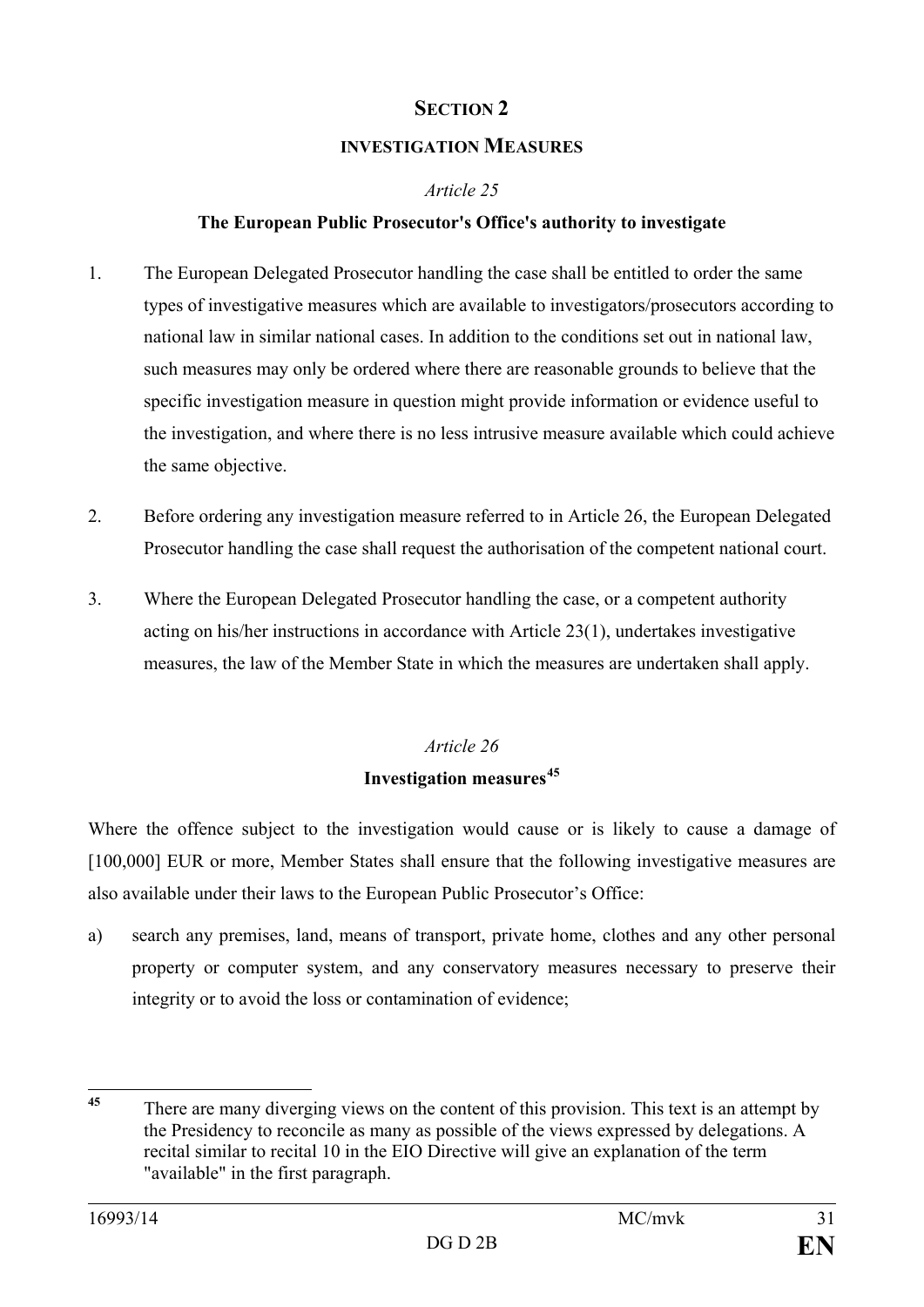- b) obtain the production of any relevant object or document, or of stored computer data, including traffic data and banking account data, encrypted or decrypted, either in original or in some other specified form;
- c) freeze instrumentalities or proceeds of crime, including freezing of assets, which are expected to be subject to confiscation by the trial court and there is reason to believe that the owner, possessor or controller will seek to frustrate the judgement ordering confiscation;
- d) freeze future financial transactions, by ordering any financial or credit institution to refrain from carrying out any financial transaction involving any specified account or accounts held or controlled by the suspected person;
- e) intercept electronic communications to and from the suspected person, on any electronic communication connection that the suspected person is using.

#### *Article 26a***[46](#page-31-0)**

#### **Cross-border investigations**

- 1. The European Delegated Prosecutors shall assist each other in cross-border cases. Where an investigation measure needs to be undertaken in a Member State other than the Member State of the European Delegated Prosecutor handling the case, the latter ("handling European Delegated Prosecutor") shall notify the European Delegated Prosecutor located in the Member State where that investigation measure needs to be carried out ("assisting European Delegated Prosecutor").
- 2. The handling European Delegated Prosecutor may notify any investigation measure in his or her competence in accordance with this Regulation or with national law of the Member State where he or she is located. The adoption and justification of such measures shall be governed by the law of the Member States of the handling European Delegated Prosecutor. The enforcement of such measures conditions, modalities and procedures for taking such measures shall be governed by the law of the Member State of the assisting European Delegated Prosecutor.

<span id="page-31-0"></span>There are many diverging views on the content of this provision. This text is an attempt by the Presidency to reconcile as many as possible of the views expressed by delegations.  $46$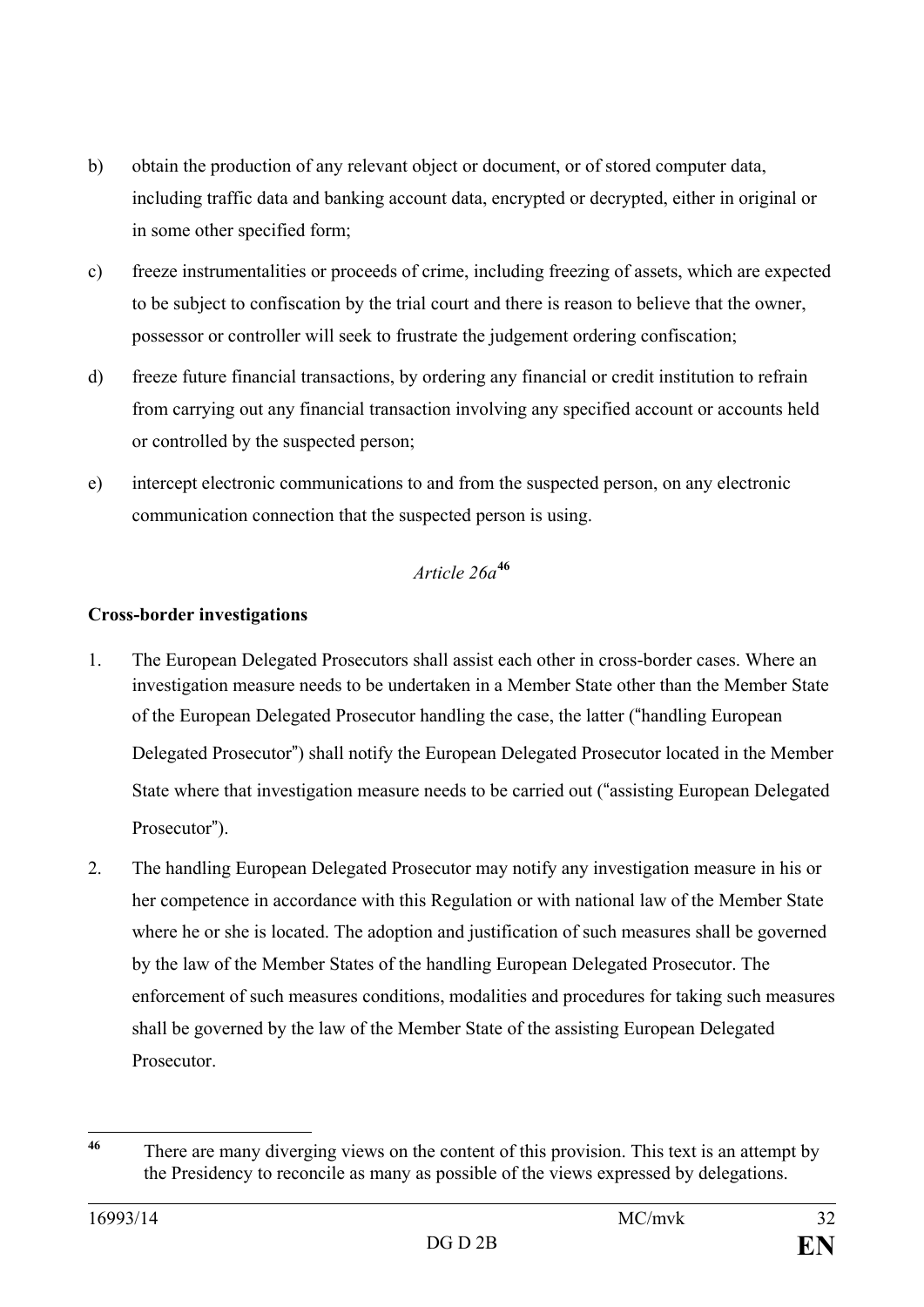- 3. Where this Regulation or the law of the Member State of the handling European Delegated Prosecutor requires a judicial authorisation for the measure in question, that European Delegated Prosecutor shall obtain the authorisation according to national law and/or in accordance with special procedural requirements provided for by the law of the Member State of the handling European Delegated Prosecutor.
- 4. The notification shall set out, in particular, a description of the investigative measures(s) needed, including the evidence to be obtained, and where necessary any specific formalities that have to be complied with, a description of the facts and the legal qualification of the criminal act which is the subject of the investigation. The request may call for the measure to be undertaken within a given time.
- 5. Where the law of the Member State of the assisting European Delegated Prosecutor requires judicial authorisation for a particular investigative measure, the said European Delegated Prosecutor shall seek such authorisation. The authorisation may only be refused if the measures are contrary to fundamental principles of law of the assisting State.
- 6. The assisting European Delegated Prosecutor shall undertake the notified measure, or another investigative measure that would achieve the same result, or ask the competent national authority to do so.
- 7. Where the assisting European Delegated Prosecutor considers that:

a) the notification is incomplete or contains a manifest relevant error,

b) the measure cannot be undertaken within the time limit set out in the notification for justified and objective reasons,

c) a less intrusive measure would achieve the same results as the measure requested, or

d) the notified measure does not exist or would not be available in a similar domestic case under the law of his or her Member State,

he or she shall consult with the handling European Delegated Prosecutor in order to resolve the matter bilaterally. This consultation shall take no longer than [5] working days.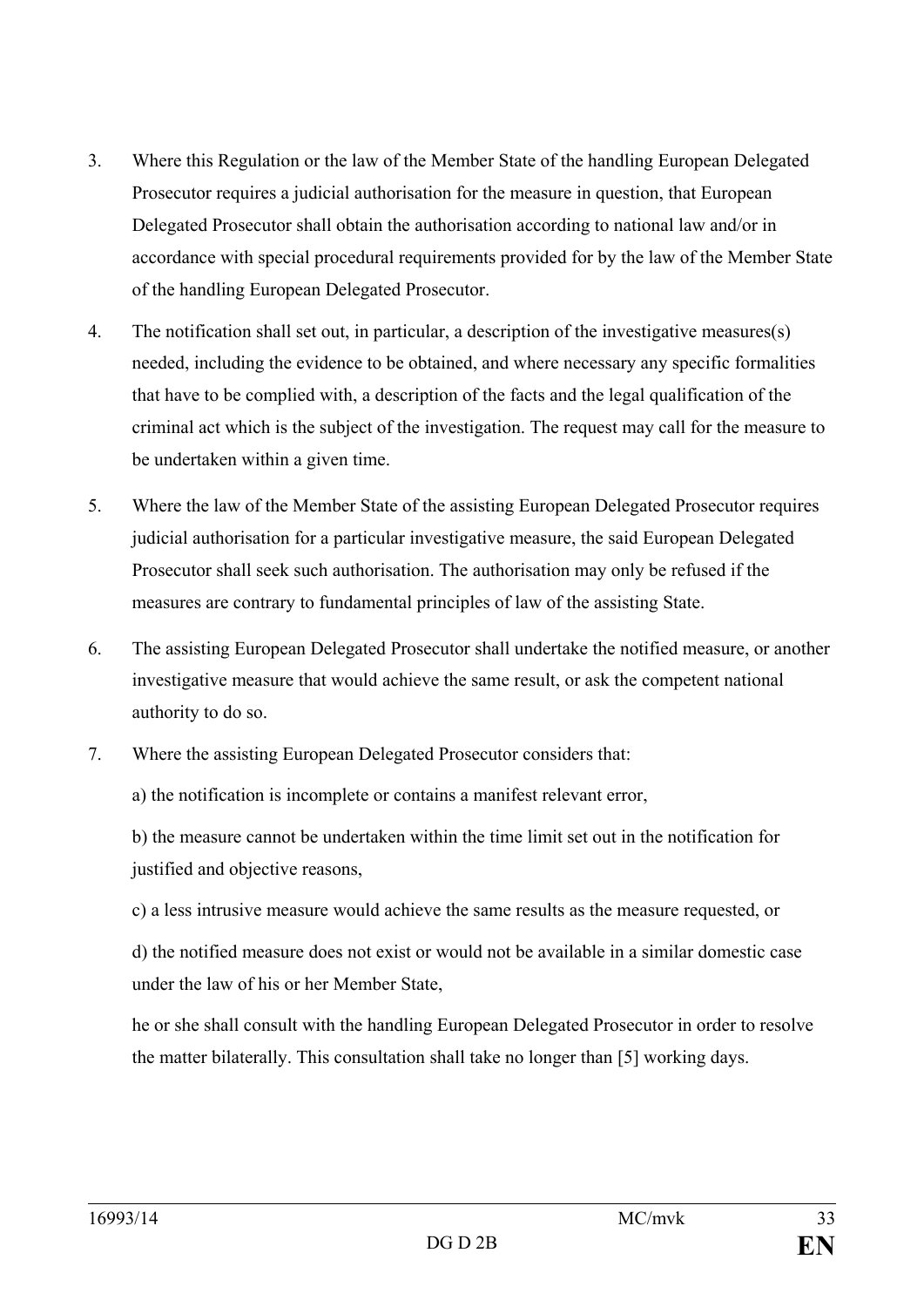- 8. If the European Delegated Prosecutors cannot resolve the matter and the request is maintained, the matter shall be referred to the competent Permanent Chamber. The same applies where the notified measure is not undertaken within the time limit set out in the notification or within a reasonable time.
- 9. The competent Permanent Chamber shall decide without undue delay whether and by when the measure needed, or a substitute measure, shall be undertaken by the assisting European Delegated Prosecutor, and communicate this decision through the competent European **Prosecutor**

#### *Article 26b*

#### **Pre-trial arrest and cross-border surrender**

- 1. The European Public Prosecutor's Office may request from the competent judicial authority the arrest or pre-trial detention of the suspected person in accordance with national law.
- 2. Where the arrest and surrender of a person who is not present in the Member State in which the European Delegated Prosecutor handling the case is located, is necessary, the latter shall request, for the purpose of conducting a criminal prosecution, the competent authority of that Member State to issue a European Arrest Warrant in accordance with Council Framework Decision 2002/584/JHA on the European arrest warrant and the surrender procedures between Member States.

#### **SECTION 3**

#### **TERMINATION OF THE INVESTIGATION AND POWERS OF PROSECUTION**

#### *Article 27[47](#page-33-0)*

#### **Prosecution before national courts**

1. The European Delegated Prosecutors shall have the same powers as national public prosecutors in respect of investigations, prosecution and bringing a case to judgement in their Member States of origin, in particular the power to present trial pleas, participate in evidence taking and exercise the available remedies.

<span id="page-33-0"></span>**<sup>47</sup>** It has suggested that a new Article with an enumeration of the decisions that the Office can take to terminate an investigation are indicated should be introduced before this provision. 47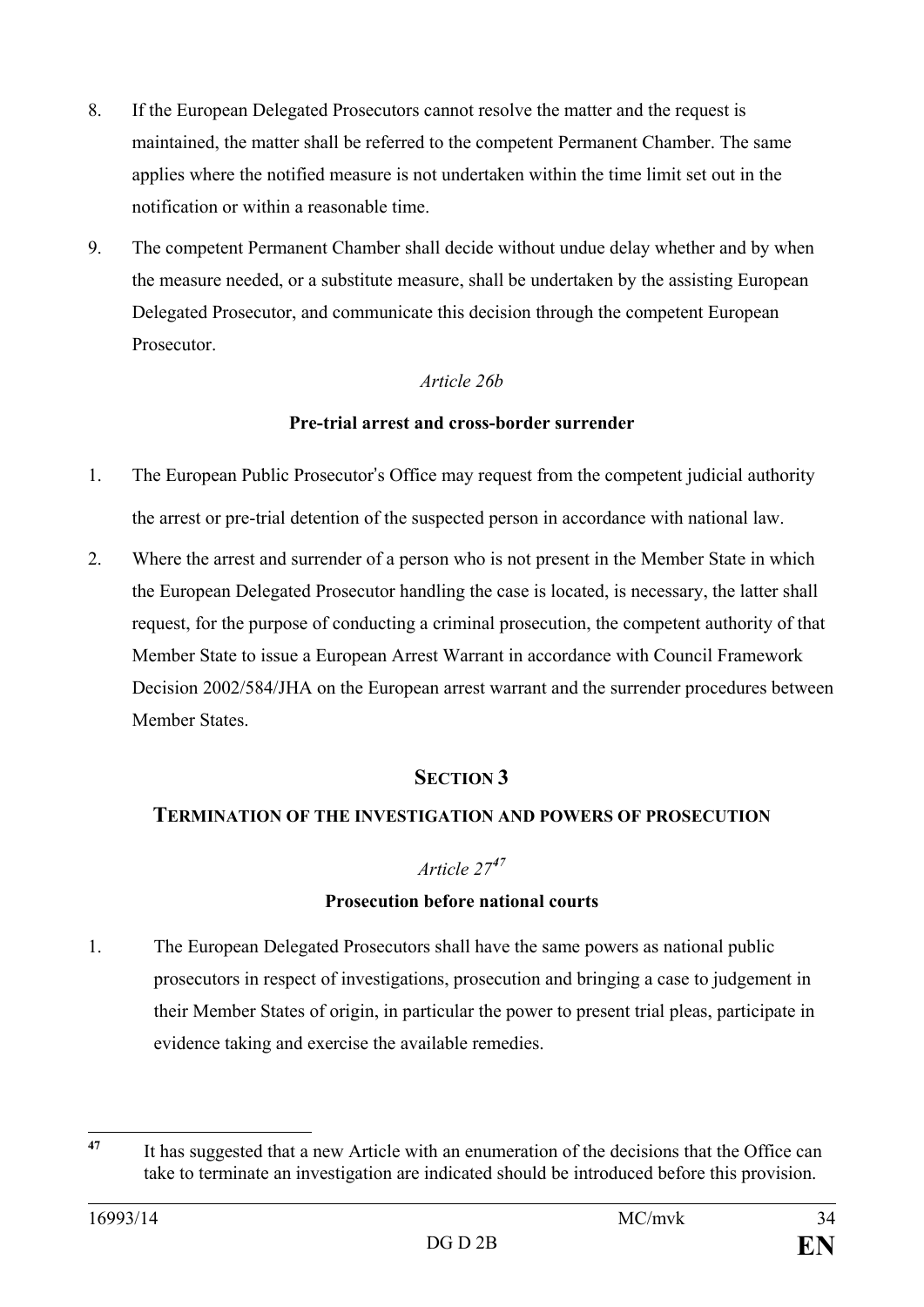- 2. When the competent European Delegated Prosecutor considers the investigation to be completed, he/she shall submit a summary of the case with, where applicable, a draft indictment and the list of evidence<sup>[48](#page-34-0)</sup> to the competent European Prosecutor and Permanent Chamber for review. Where it does not instruct to dismiss the case pursuant to Article 28, the Permanent Chamber, acting through the competent European Prosecutor, shall instruct the European Delegated Prosecutor to bring the case before the competent national court with an indictment, or refer it back for further investigations. If the European Delegated Prosecutor has not received any instruction in this sense within [x working days], it may decide to bring the case to the competent national Court on its proper initiative.
- 3. The competent Permanent Chamber shall determine, in close consultation with the European Delegated Prosecutor submitting the case and bearing in mind the proper administration of justice, the Member State in which the prosecution shall be brought. The Permanent Chamber shall in principle bring the prosecution in the Member State of the European Delegated Prosecutor assigned the case in accordance with Article 21(2). The Chamber may determine another Member State if there are sufficiently justified grounds related to the criteria for determining the competent European Delegated Prosecutor in Article 21 (2) and  $(3)^{49}$  $(3)^{49}$  $(3)^{49}$ .
- 4. The competent national court is determined on the basis of national law.
- 5. Where necessary for the purposes of recovery, administrative follow-up or monitoring, the Central Office shall notify the competent national authorities, the interested persons and the relevant Union institutions, bodies, agencies of the decision taken by the European Public Prosecutor's Office in accordance with this Regulation.

<span id="page-34-0"></span><sup>&</sup>lt;sup>48</sup> A number of delegations would prefer the deletion of the words "and the list of evidence" 48

<span id="page-34-1"></span>**<sup>49</sup>** Many have called for specific rules on judicial review of the decision on jurisdiction of trial.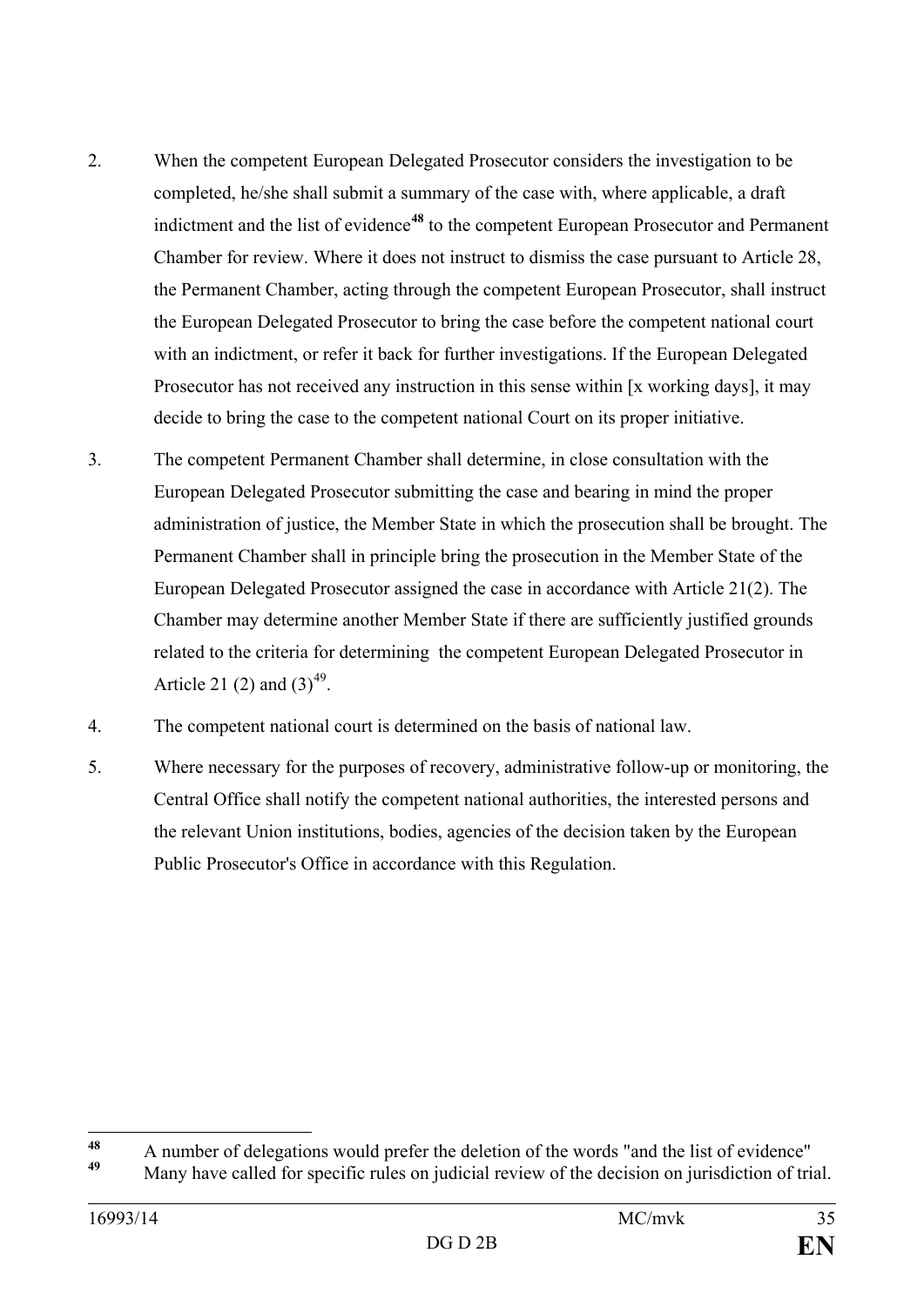#### **Dismissal of the case**

- 1. The competent Permanent Chamber shall, on proposal from the European Delegated Prosecutor, dismiss the case against a person where prosecution has become impossible on account of any of the following grounds<sup>[50](#page-35-0)</sup>:
	- a) death of the suspected person;
	- b) amnesty granted in the state which has jurisdiction in the case;
	- c) immunity granted to the suspect, unless it has been lifted.
	- d) expiry of the national statutory limitation**[51](#page-35-1)** to prosecute;
	- e) the suspected person has already been finally acquitted or convicted of the same facts within the Union or the case has been dealt with in accordance with Article 29;
	- f) lack of relevant evidence.
- 2. The European Public Prosecutor's Office may refer cases dismissed by it to OLAF or to the competent national administrative or judicial authorities for recovery, other administrative follow-up or monitoring.
- 3. A decision in accordance with paragraph 1 shall not bar further investigations on the basis of new facts, which could not have been known to the European Public Prosecutor's Office at the time of the decision and which became known hereafter and before expiry of applicable statutory limitations in all Member States where the case can be brought to judgment.

<span id="page-35-0"></span><sup>50</sup> Delegations have made a number of suggestions as regards the grounds. A criterion regarding permanently deranged persons has been called for, and a link to the prescription rules has also been asked for.<br>The question under which national law this should be assessed in cross-border cases has 50

<span id="page-35-1"></span>been raised.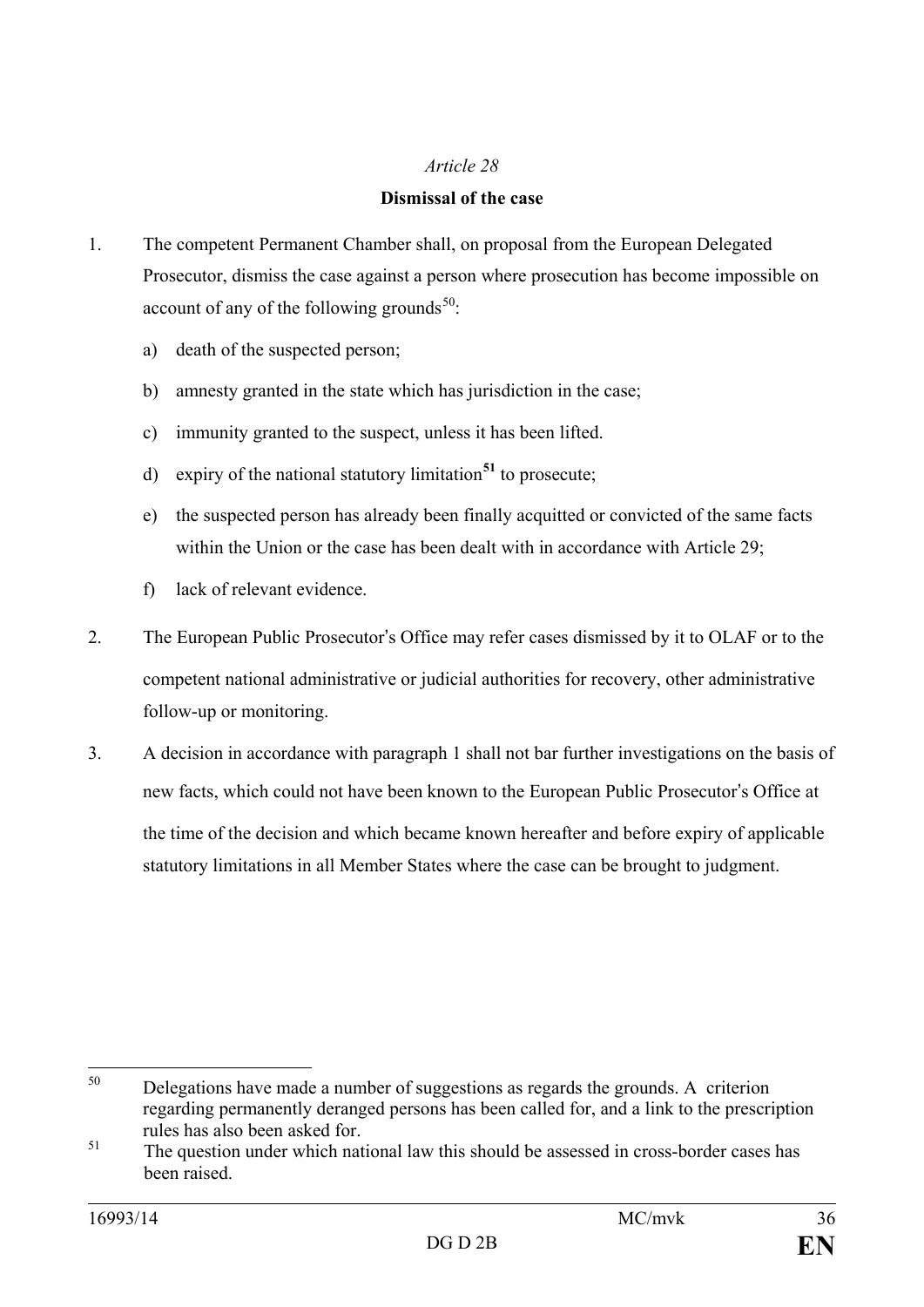- 4. Where a case has been finally dismissed, the Central Office shall officially notify the competent national law enforcement and judicial authorities and shall inform the relevant Union institutions, bodies and agencies, as well as the injured party, thereof.<sup>52</sup>
- 5. Where an investigation initiated by the European Public Prosecutor's Office reveals that the conduct subject to investigation constitutes a criminal offence, which is not within its competence, the European Public Prosecutor's Office shall refer the case without delay to the competent national law enforcement and judicial authorities.

#### **Transaction**[53](#page-36-1)

1. Where the case is not dismissed according to Article 28 and where the suspected persons' guilt is considered to be of a minor nature and it would serve the purpose of proper administration of justice, the competent European Delegated Prosecutor or competent European Prosecutor may, after the damage has been compensated, propose to the suspected person to pay a lump-sum fine which, once paid, entails the final dismissal of the case (transaction). If the suspected person agrees, he/she shall pay the lump sum fine to the Union within a period of maximum four months.

<span id="page-36-0"></span>The right of victims of review of such decisions should be addressed here or in a general provision. A number of delegation have also requested that a more detailed rule on *ne bis in idem* should be inserted in this Article. 52

<span id="page-36-1"></span><sup>&</sup>lt;sup>53</sup> It has been suggested that this term should be replaced with "Settlement" in the final English version of the text. Many delegations have questioned the need for this provision, or have suggested that it should be replaced with a provision on plea bargaining. In any case, most Member States have requested additional details and criteria to determine when recourse to transactions can be made. The addition of a specific provision in this Article indicating that Member States may foresee that the European Public Prosecutor's Office shall submit the proposed transaction to a Court for validation will be considered later, in connection with the finalisation of the rules on judicial review in Article 33.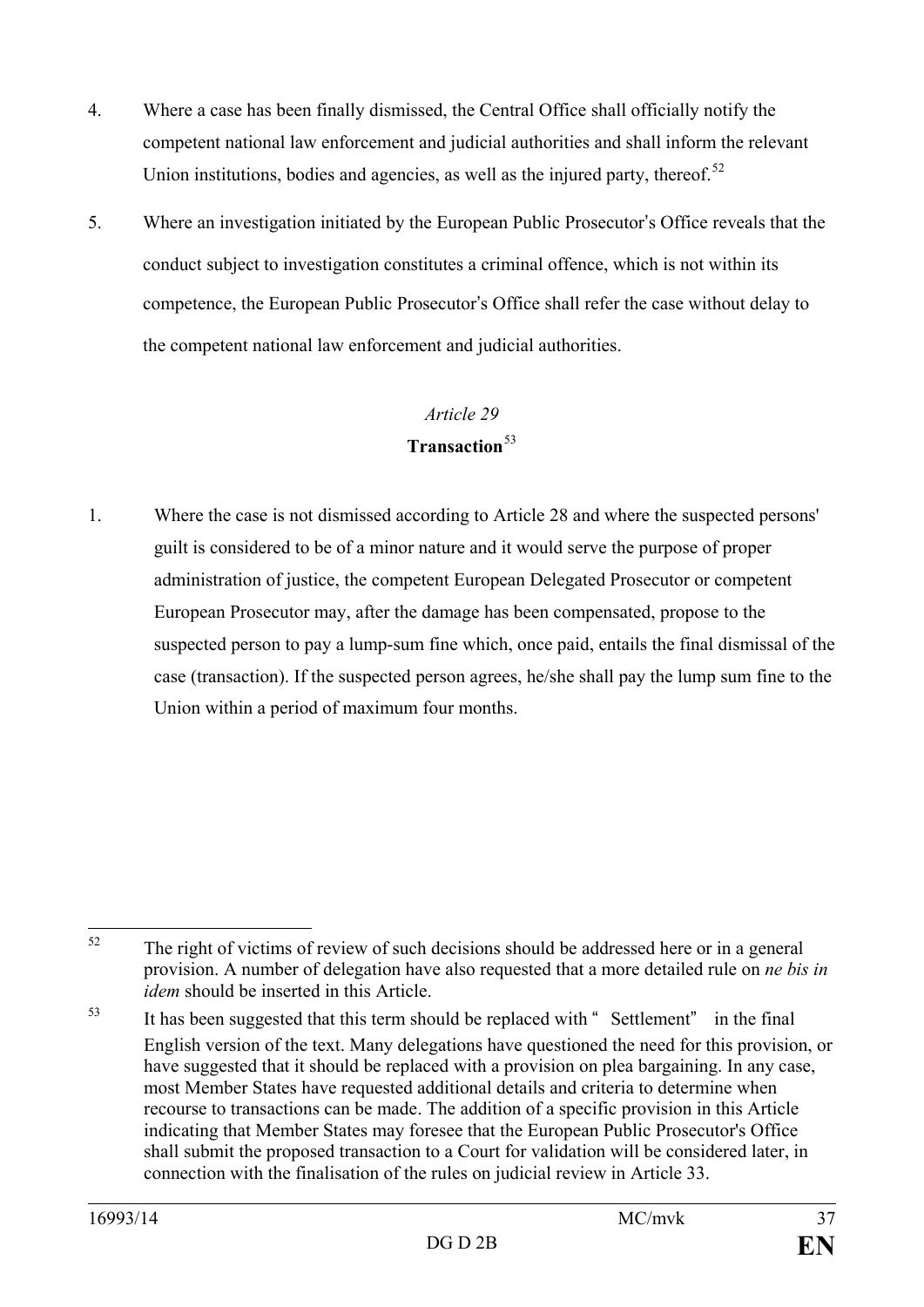- 2. The European Delegated Prosecutor or the European Prosecutor handling the case may propose a transaction in cases which can not be considered serious, or where the damage caused to the Union's financial interests does not exceed [xxx Euros], and the suspected person has not been convicted of offences affecting the interests of the Union before..
- 3. The European Public Prosecutor's Office shall ensure that the amount of the fine is proportionate to the damage caused and to the suspected person's financial means. The amount of the fine shall be calculated in accordance with the method of calculation defined by the rules referred to in Article 72 (e).
- 4. The transaction proposal shall set out the alleged facts, the identity of the suspected person, 4the alleged offence, the compensation made and the commitment of the European Public Prosecutor's Office to dismiss the case if the suspected person agrees with this proposal and pays the lump-sum to the Union budget, as well as the time-limit within which the suspected person has to pay the lump-sum. Where the suspected person agrees to such proposal, he/she shall pay within the set time-limit following receipt of the proposal of the European Public Prosecutor's Office. The European Public Prosecutor's Office can upon the request of the suspected person extend the period for the payment by another [15] days, where this is justified.
- 5. The European Public Prosecutor's Office shall supervise the collection of the financial payment involved in the transaction. Where the transaction is paid by the suspected person within the time-limit set out in paragraph 4, the European Delegated Prosecutor or the European Prosecutor handling the case shall finally dismiss the case and notify the competent national law enforcement and judicial authorities and shall inform the relevant Union institutions, bodies, agencies and injured parties thereof.
- 6. If the proposed fine is not paid within the time set out in paragraph 4 the European Delegated Prosecutor or the European Prosecutor handling the case shall continue the prosecution of the case.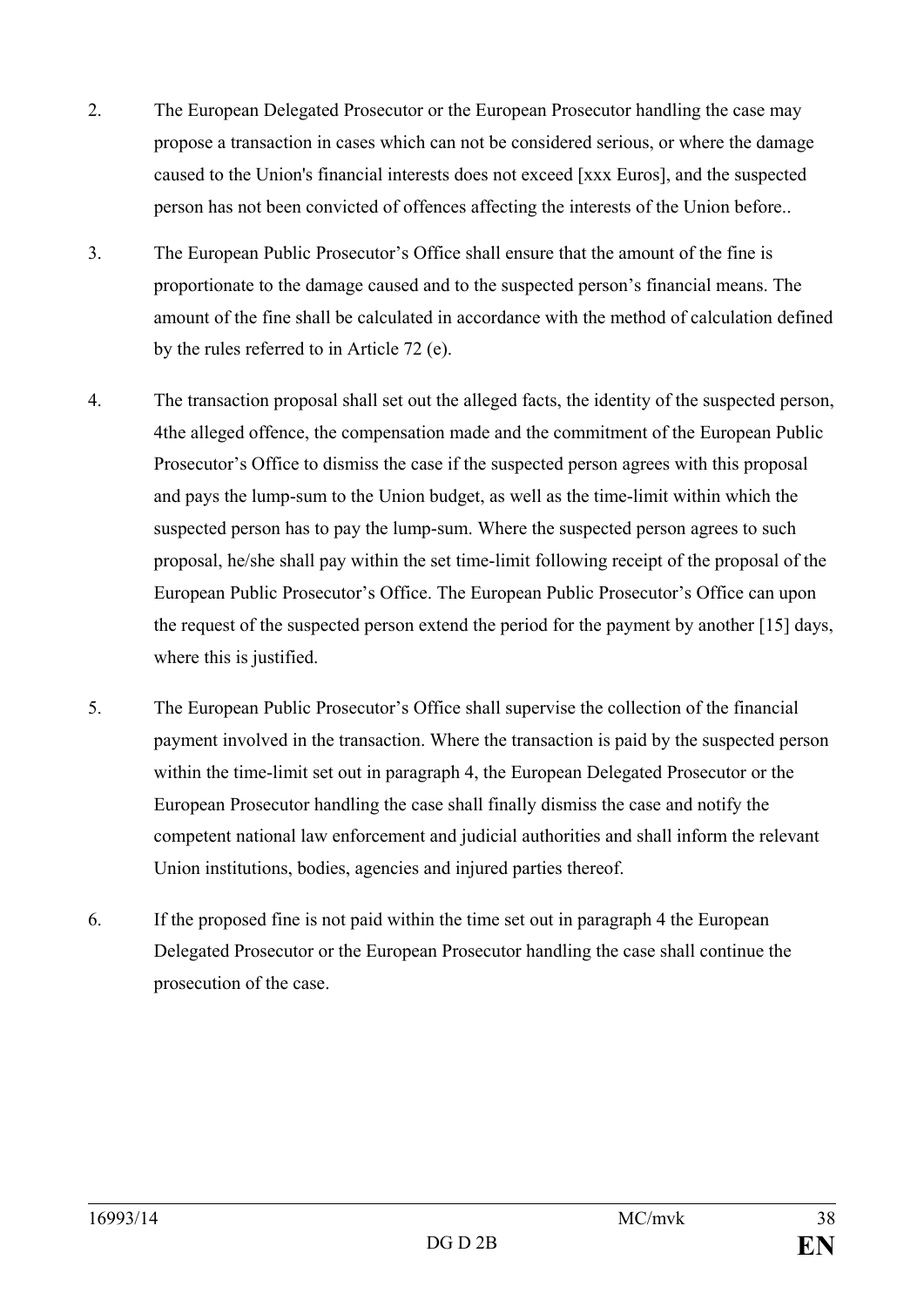7. The European Public Prosecutor's Office or the competent national authorities may not prosecute the suspected person for the same facts which constituted the offence being the subject of the transaction.

### **SECTION 4 ADMISSIBILITY OF EVIDENCE**

#### *Article 30* **Admissibility of evidence**[54](#page-38-0)

- 1. Evidence presented by the prosecutors of the European Public Prosecutor's Office to the trial court, where the court considers that its admission would not adversely affect the fairness of the procedure or the rights of defence or other rights as enshrined in the Charter of Fundamental Rights of the European Union, shall [not be subject to/be admitted in the trial without] any validation or similar legal process even if the national law of the Member State where the court is located provides for different rules on the collection or presentation of such evidence.
- 2. Once the evidence is admitted, the competence of national courts to assess freely the evidence presented by the prosecutors of the European Public Prosecutor's Office at trial shall not be affected.

<span id="page-38-0"></span>Many delegations have noted that this provision can only be finalised when the final wording of Article 27 will be there. Some delegations have called for a more explicit and detailed rule, in particular as regards illegally collected evidence. A few delegations have asked for a reference to national constitutions to be added. The text of this Article may need to be reassessed as a result of the outcome of discussions on Article 26a.  $54$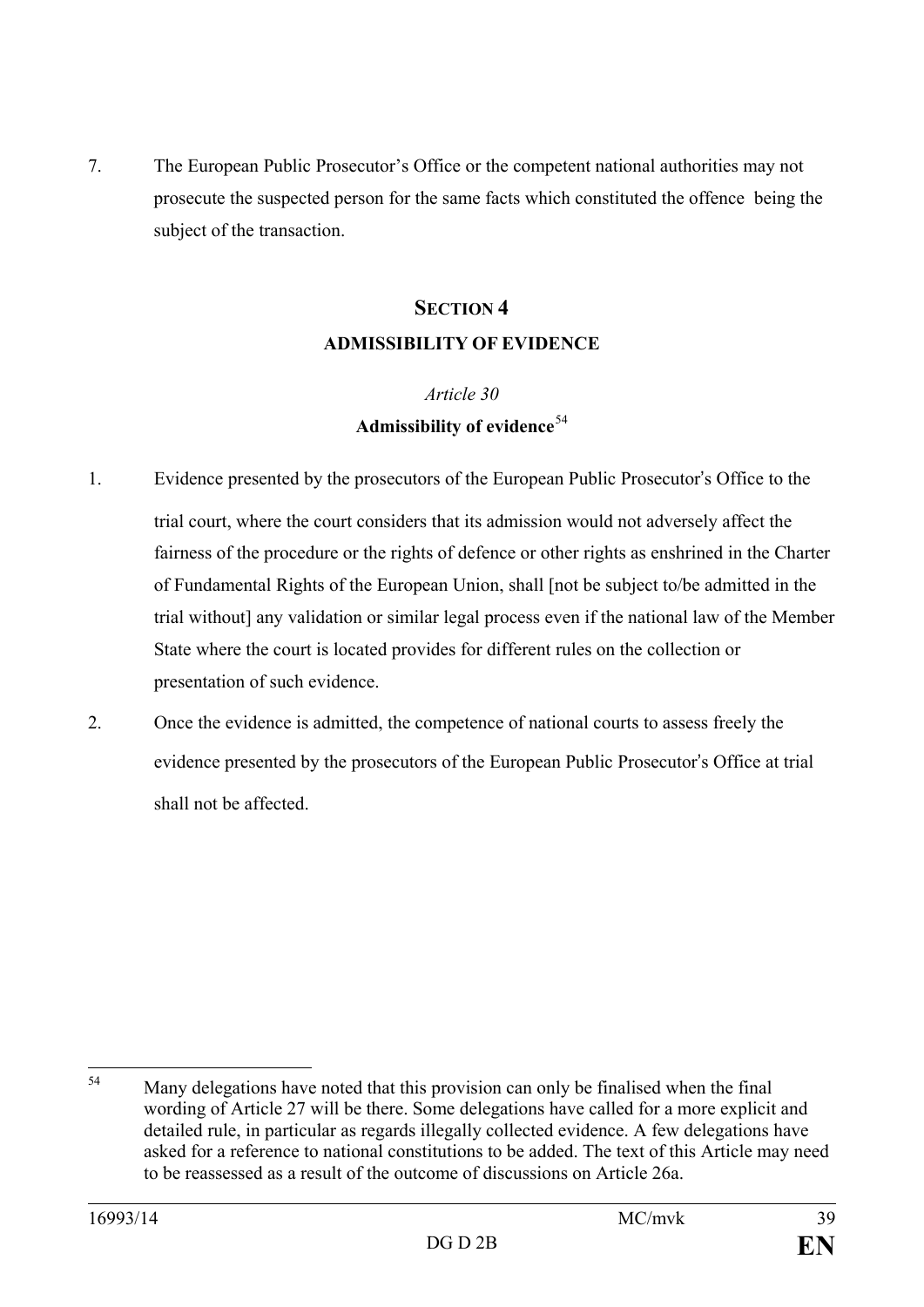#### **SECTION 5**

#### **CONFISCATION**

#### *Article 31*

#### **Disposition of the confiscated assets**[55](#page-39-0)

Where, in accordance with the requirements and procedures laid down by national law including the national law implementing Directive 2014/42, the competent national court has decided by a final ruling to confiscate any property related to, or proceeds derived from, an offence within the competence of the European Public Prosecutor's Office, Member States shall ensure that the

monetary value of such property or proceeds shall ultimately be transferred to the Union's budget,

to the extent necessary to compensate the prejudice caused to the Union and to administrative measures such as the recovery of any amounts lost as a result of irregularities or negligence. This transfer shall not prejudice the rights of other victims subject to their legitimate claims.

<span id="page-39-0"></span>Some delegations have questioned whether there is a legal basis for this provision. Others have suggested that national law should apply in this are. Some delegations have requested that clarifying and detailed provisions on, for example, how money should be collected must be added, how claims should be made, how the monetary value shall be decided etc. It has also been requested that it must be ensured that the EU will not receive the same money twice, first through recovery and then from confiscated proceeds. 55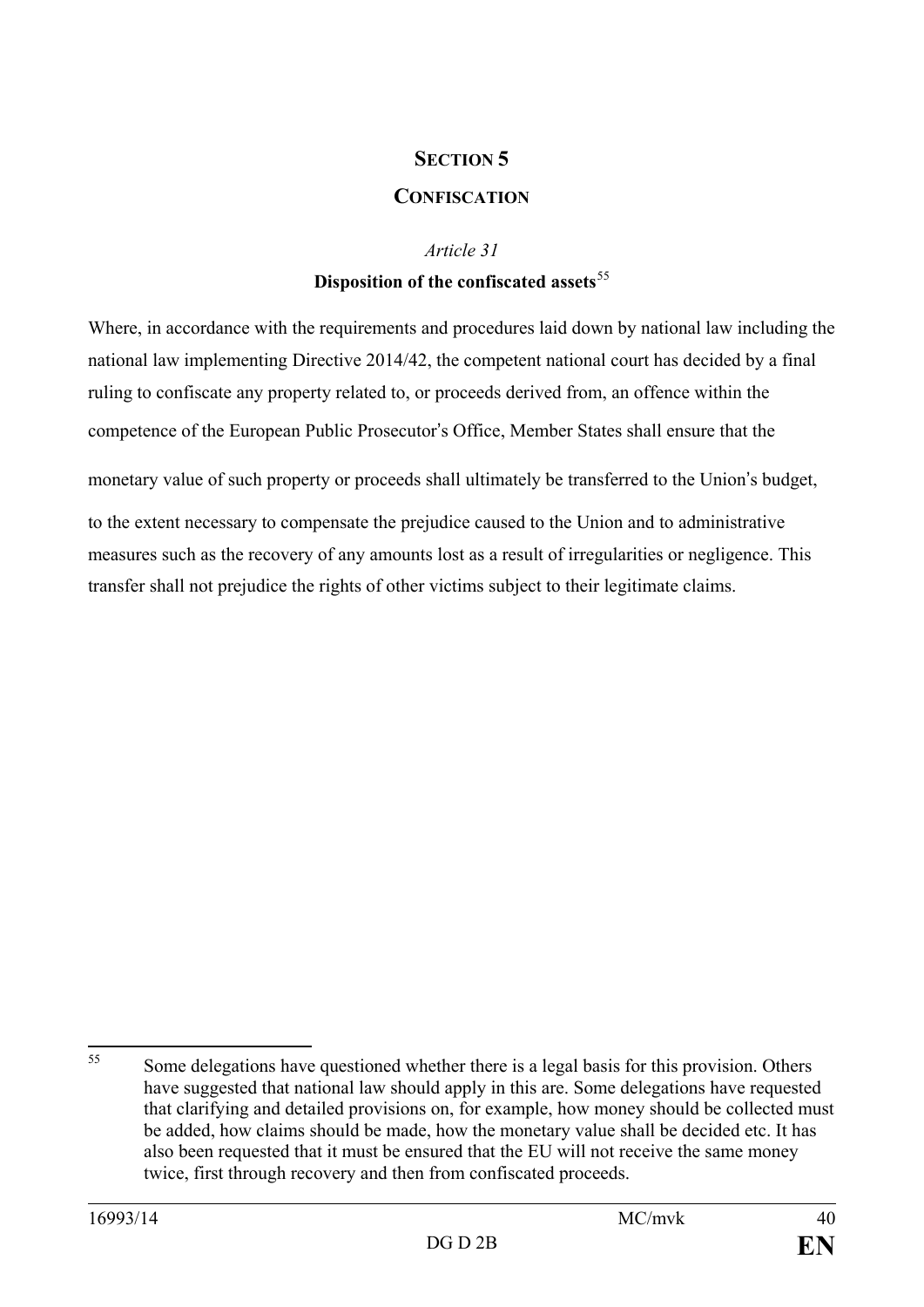## **CHAPTER IV PROCEDURAL SAFEGUARDS**

#### *Article 32*[56](#page-40-0)

#### **Scope of the rights of the suspects and accused persons as well as other persons involved**

- 1. The activities of the European Public Prosecutor's Office shall be carried out in full compliance with the rights of suspected persons enshrined in the Charter of Fundamental Rights of the European Union, including the right to a fair trial and the rights of defence.
- 2. Any suspect and accused persons as well as other persons who are a party in the criminal proceedings of the European Public Prosecutor's Office shall, as a minimum, have the procedural rights as they are provided for in Union law, including directives concerning the rights of individuals in criminal procedures, such as:
	- (a) the right to interpretation and translation, as provided for in Directive 2010/64/EU of the European Parliament and of the Council,
	- (b) the right to information and access to the case materials, as provided for in Directive 2012/13/EU of the European Parliament and of the Council,
	- (c) the right of access to a lawyer and the right to communicate with and have third persons informed in case of detention, as provided for in Directive 2013/48/EU of the European Parliament and of the Council of 22 October 2013 on the right of access to a lawyer in criminal proceedings and in European arrest warrant proceedings, and on the right to have a third party informed upon deprivation of liberty and to communicate with third persons and with consular authorities while deprived of liberty,

<span id="page-40-0"></span>Many delegations have underlined that provisions on access to the file for in particular suspected persons must be included in the Regulation. Some delegations would prefer to delete the list of instruments in this provision, and move it to the recitals. Some have also noted that precisions as regards applicable law are needed. 56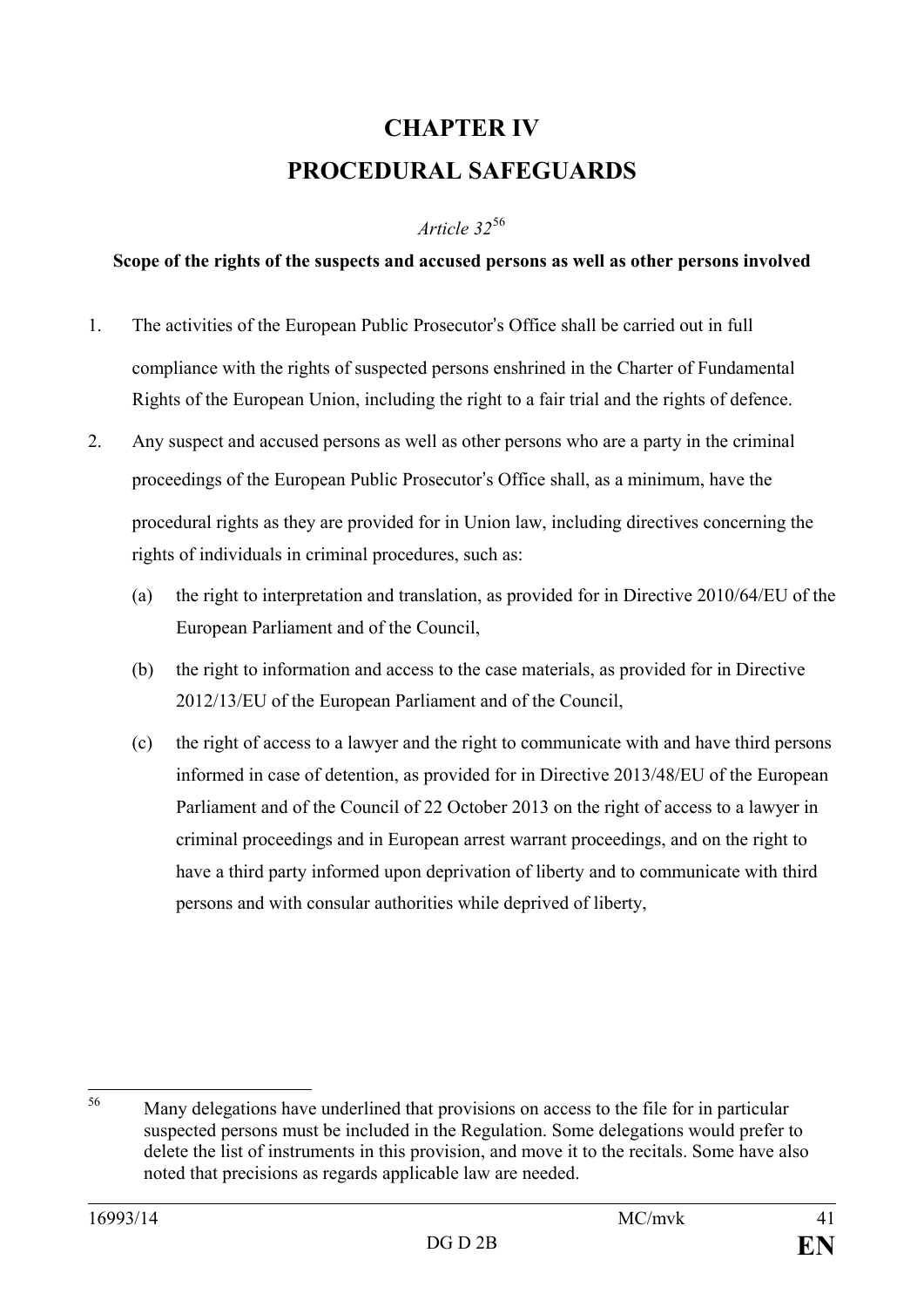- (d) the right to remain silent and the right to be presumed innocent as provided for in Directive 201x/xx/EU of the European Parliament and of the Council to strengthen the presumption of innocence and the right to be present at trial in criminal proceedings,
- (e) the right to legal aid as provided for in Directive 201x/xx/EU of the European Parliament and of the Council on the right to provisional legal aid for citizens suspected or accused of a crime and for those subject to a European Arrest Warrant,
- 3. Without prejudice to the rights provided in this Chapter, suspects and accused persons as well as other persons involved in the proceedings of the European Public Prosecutor's Office shall have all the procedural rights available to them under the applicable national law.

## **CHAPTER V JUDICIAL REVIEW**

### *Article 33* **Judicial review**[57](#page-41-0)

#### **OPTION 1:**

When adopting procedural measures in the performance of its functions, the European Public Prosecutor's Office shall be considered as a national authority for the purpose of judicial review.

<span id="page-41-0"></span>A relative majority of delegations prefer option 2, but most delegations still believe that the options need to be modified slightly or clarified. 57